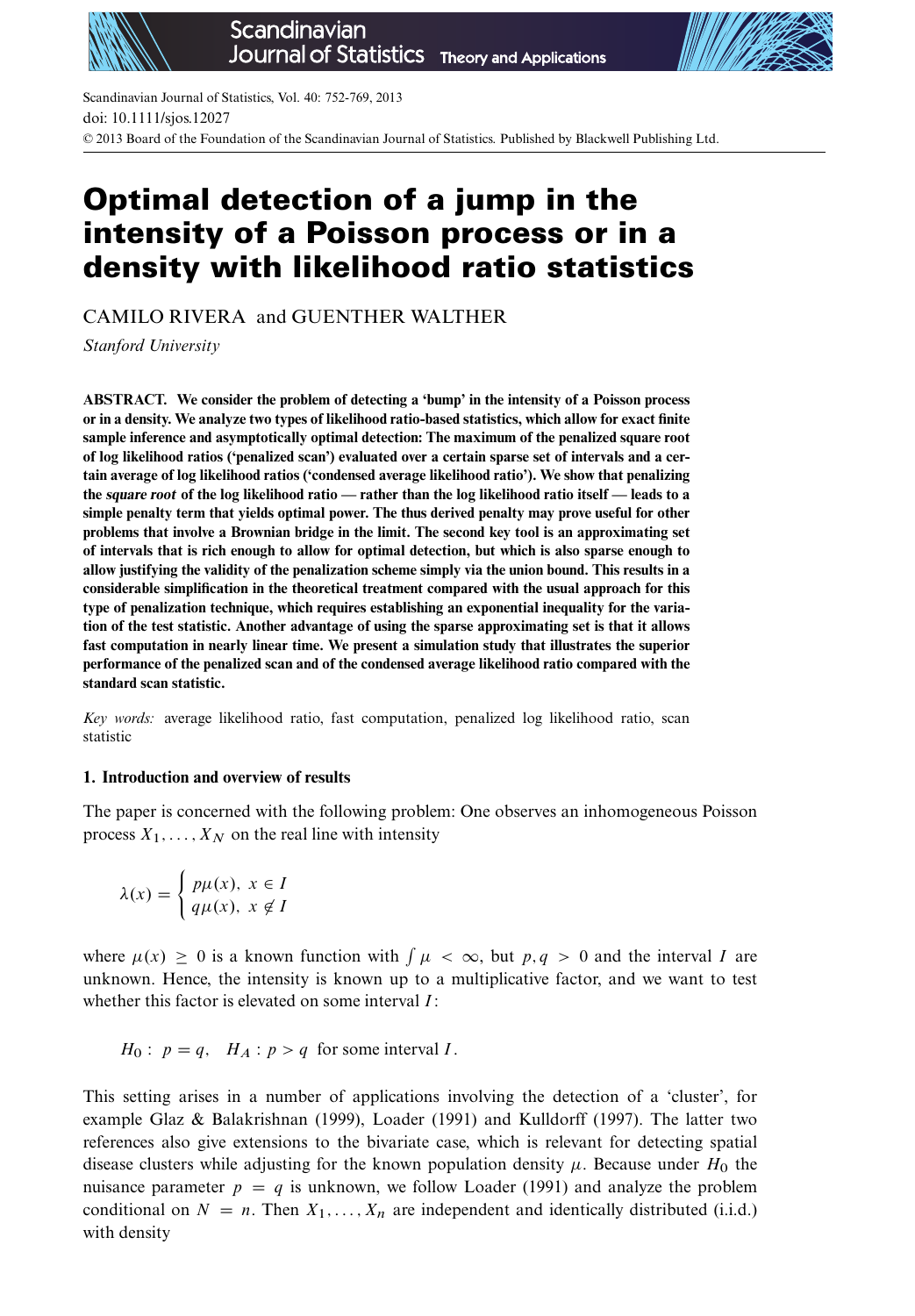$$
f_{r,I}(x) = \frac{r1(x \in I) + 1(x \in I^c)}{rF_0(I) + F_0(I^c)} f_0(x), \text{ where } f_0(x) := \frac{\mu(x)}{\int \mu} \text{ and } r := \frac{p}{q},
$$
 (1)

and the testing problem becomes  $H_0$ :  $r = 1$  versus  $H_A$ :  $r > 1$ , so we test whether the observations come from a known density  $f_0$  (which we may assume without loss of generality to be the uniform density, [\(5\)](#page-6-0)) versus the case where  $f_0$  is elevated by a multiplicative factor over some interval I. Thus the methodology introduced in this paper may also be applied for certain 'bump-hunting' problems, for example [Good & Gaskins \(1980\)](#page-17-0), Hartigan & Hartigan (1985), [Müller & Sawitzki \(1991\)](#page-17-1), [Minnotte & Scott \(1993\)](#page-17-2) or [Polonik \(1995\)](#page-17-3).

[Loader \(1991\)](#page-17-4) and [Kulldorff \(1997\)](#page-17-5) address the previous problem with the scan statistic, that is the maximum of the log likelihood ratio statistic for varying I. [Chan & Walther \(2013\)](#page-17-6) investigate a related problem in the abstract Gaussian white noise model. They show that the scan is generally suboptimal for this type of detection problem, but that optimal detection is possible by averaging likelihood ratios over a judiciously chosen collection of intervals. They also suggest that optimality can be restored for the scan either by modifying it with a penalty term that was introduced by [Dümbgen & Spokoiny \(2001\)](#page-17-7) for kernel statistics in a different context or by using the blocked scan introduced by [Walther \(2010\)](#page-17-8) and Rufibach & Walther (2010).

Here, we show how optimal detection can be achieved in the practically important case of intensities and densities with likelihood ratios as the principal tool for inference. The main problem in trying to adapt the penalization technique from the abstract Gaussian white noise model is that the form of the penalty term depends partly on the specifics of an exponential inequality that needs to be established for the variation of the local test statistic. This inequality has to be established anew in each setting, and this is a quite difficult theoretical exercise, Section [6.2..](#page-9-0) [Walther \(2010\)](#page-17-8) and [Rufibach & Walther \(2010\)](#page-17-9) circumvent this problem by penalizing *p*-values rather than critical values, but at the cost of a more complex methodology and more complex computation.

One of the main contributions of this paper is to show how the conceptually simpler penalization of critical values can be implemented in the important case of log likelihood ratios, without having to establish an exponential inequality for its variation. Our main tool is to consider an appropriate subcollection of the collection of all intervals. It is possible to construct such an approximating set of intervals that on the one hand is rich enough to allow optimal detection and on the other hand is sparse enough to allow justifying the validity of the penalization scheme simply with the union bound. This approach was used in [Walther \(2010\)](#page-17-8) in the Multivariate Bernoulli Model to penalize *p*-values when scanning with rectangles. Our key idea to make this approach work for penalizing critical values is to penalize the square root of twice the log likelihood ratio instead of the log likelihood ratio. This transformation results in a penalty that yields optimal detection. And because of the use of a sparse approximating set of intervals, the appropriate penalty term can be read off from the tail bound of the log likelihood ratio itself, which in this case is simply given by Hoeffding's inequality. As will become clear from the exposition, this methodology should also be applicable in a wide range of other contexts, such as those cited in this section.

We end up with a new penalty that is somewhat different from the one used in Dümbgen & Spokoiny (2001). The form of this new penalty derives from a different limiting process (Brownian bridge instead of Brownian motion), and simulations show that it results in a superior finite sample performance when compared with the Dümbgen-Spokoiny penalty.

In the second part of the paper, we show that averaging the likelihood ratios over a particular approximating set of intervals [the *condensed average likelihood ratio (ALR)*] also results in optimal detection. We note that the construction of an appropriate approximating set of intervals plays a crucial role for both methodologies, both in terms of statistical inference and for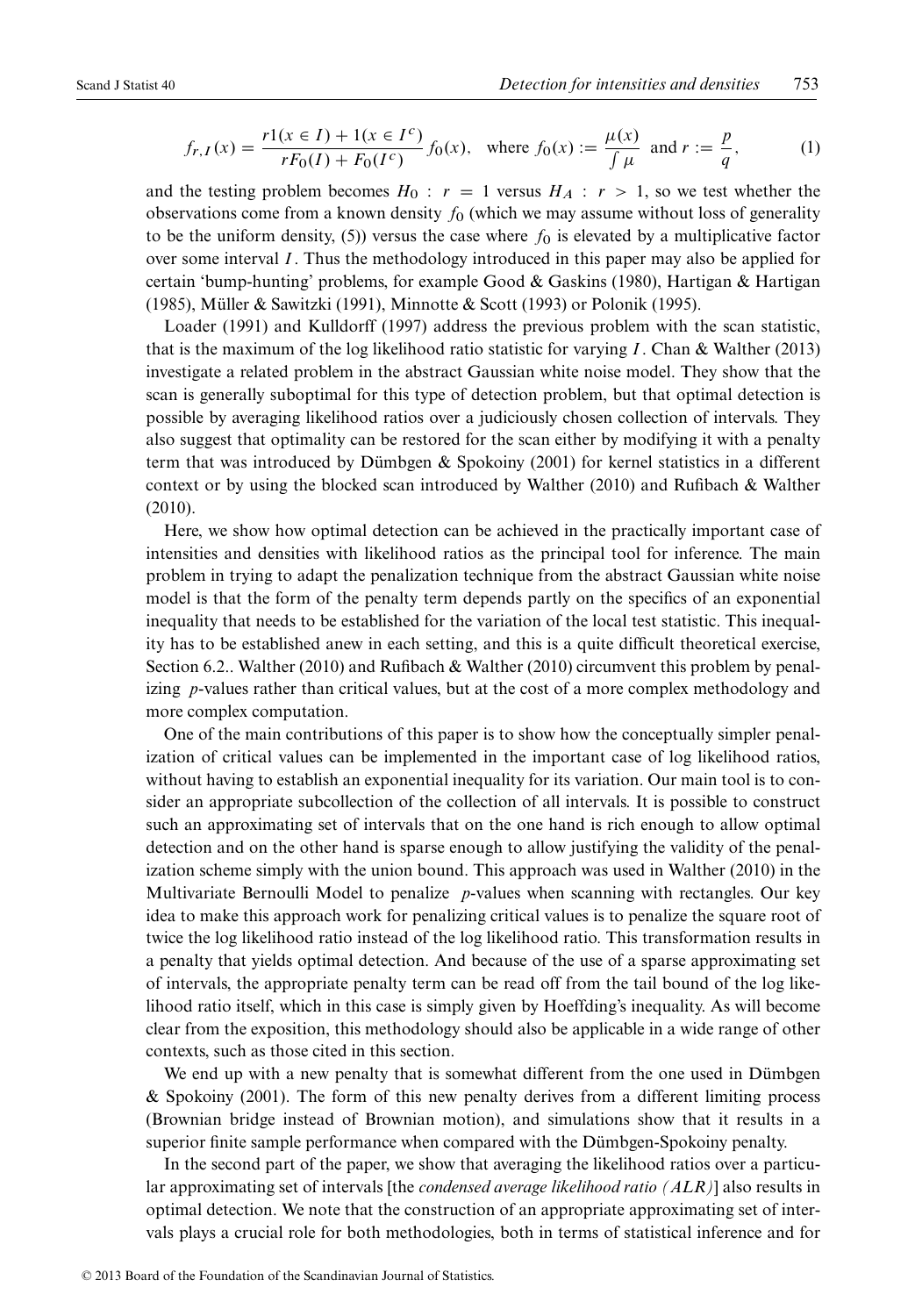efficient computation: For the condensed ALR, the appropriate construction of an approximating set directly results in optimal detection, whereas for the penalized scan it justifies the use of the particular penalty term. In both cases, it results in efficient algorithms that run in almost linear time versus the quadratic algorithms required for evaluating all intervals. This computational aspect may well be the dominant concern for some users.

In Section [5,](#page-6-0) we provide a simulation study that shows that the penalized scan and the condensed ALR are clearly superior to the scan, with the condensed ALR having the overall best performance.

#### **2. The scan statistic and the penalized scan**

We will work in the density setting [\(1\)](#page--1-3), that is, conditional on  $N = n$ . The main advantage of such a conditional analysis is that it eliminates the nuisance parameter  $p$  under the null hypothesis, and hence, this approach avoids the problematic performance of likelihood ratio tests when a parameter is misspecified. Another advantage of the conditional analysis is that it allows for exact finite sample inference as will be seen in the succeeding text. Finally, we note that the conditional analysis does not require the underlying point process to be a Poisson process, but it is also valid for certain other processes that are not Poisson processes or that do not even have independent increments.

A standard computation shows that for a given interval  $I$  the log likelihood ratio test statistic for testing  $H_0$ :  $r = 1$  versus  $H_A$ :  $r > 1$  in [\(1\)](#page--1-3) is given by

$$
logLR_n(F_0(I), F_n(I)) :=
$$
  
\n
$$
\begin{cases}\nnF_n(I) \log \left( \frac{F_n(I)}{F_0(I)} \right) + n(1 - F_n(I)) \log \left( \frac{1 - F_n(I)}{1 - F_0(I)} \right) & \text{if } F_n(I) > F_0(I) \\
0 & \text{else,} \n\end{cases}
$$

where  $F_n$  denotes the empirical cumulative distribution function. Because I is unknown, it is customary to assess the evidence against  $H_0$  with the scan statistic (maximum likelihood ratio statistic)

$$
M_n := \sup_{\text{intervals } I \subset \mathbf{R}} logLR_n(F_0(I), F_n(I))
$$
  
= 
$$
\max_{1 \le j < k \le n} logLR_n\left(F_0([X_{(j)}, X_{(k)}]), \frac{k-j+1}{n}\right)
$$
 (2)

where the equality follows from elementary considerations. [Kulldorff \(1997\)](#page-17-5) gives a derivation of the maximum likelihood ratio without conditioning on  $N$  that results in the same formula for  $M_n$ . As observed experimentally by [Neill \(2009a\)](#page-17-10) and [Chan \(2009\)](#page-17-11), and explained theoretically by [Chan & Walther \(2013\)](#page-17-6) in an abstract Gaussian regression setting, the scan will generally be suboptimal for detection. One way to rectify the situation is by adding a penalty term as introduced by [Dümbgen & Spokoiny \(2001\)](#page-17-7) for kernel estimates. We propose to use the following form for a penalized scan:

$$
P_n := \max_{[X_{(j)}, X_{(k)}] \in \mathcal{J}_{app}} \left( \sqrt{2logLR_n \left( F_0([X_{(j)}, X_{(k)}]), \frac{k-j+1}{n} \right)} - \sqrt{2log \frac{en^2}{(k-j)(n-k+j)}} \right),
$$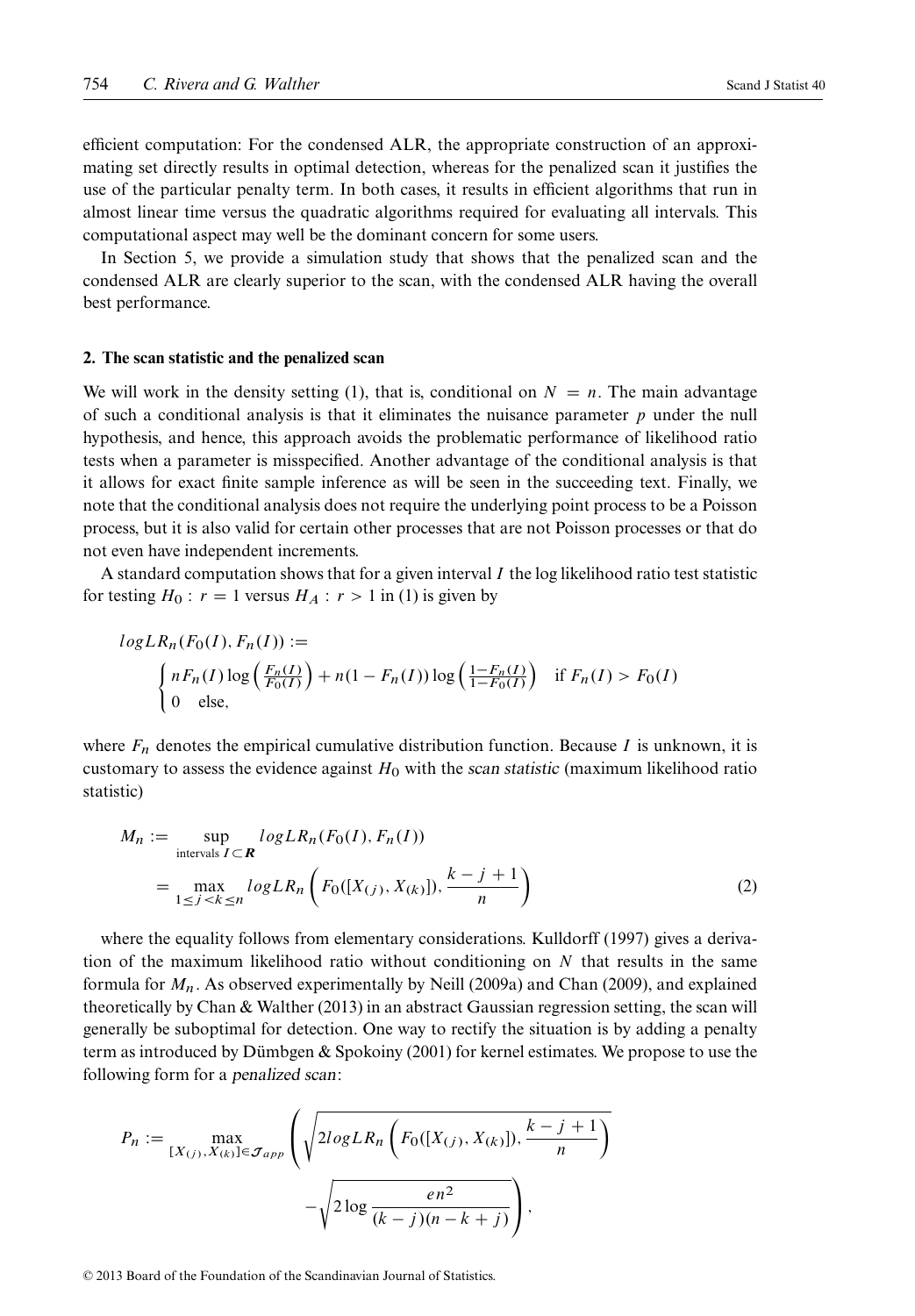where the data-dependent collection of intervals  $\mathcal{J}_{app}$  is defined in the succeeding text. For some applications it may be more appropriate to use a collection of intervals that is not datadependent, for example [Neill \(2009b\)](#page-17-12). Therefore, we also analyze the variant

$$
P_n^0 := \max_{I \in \mathcal{J}_{app}^0} \left( \sqrt{2logLR_n(F_0(I), F_n(I))} - \sqrt{2log \frac{e}{F_n(I)\left(1 - \min\left(F_n(I), \frac{1}{2}\right)\right)}} \right),
$$

where  $\mathcal{J}_{app}^0$  is defined in the succeeding text. Note that the structure of the penalty in  $P_n^0$ is essentially the same as that in  $P_n$ , but a different notation is required because the intervals in  $\mathcal{J}_{app}^0$  are not determined by the data. The null distributions of both  $P_n$  and  $P_n^0$  are distribution free, which allows exact finite sample inference as detailed in Section [5.](#page-6-0) Penalizing the square root of  $logLR_n$  instead of  $logLR_n$  is crucial if one wants to use a simple, additive penalty term that yields optimal detection: Calculations show that an analogously derived penalty term for  $logLR_n$  will not result in optimal detection, unless one is willing to work with an intricate non-additive penalty. The previous penalty is different from what one would expect from the work in the abstract Gaussian settings in [Dümbgen & Spokoiny \(2001\)](#page-17-7) and Chan & Walther (2013). That work suggests to penalize the statistic pertaining to the interval  $I$  with  $\sqrt{2 \log e/F_n(I)}$ . However, it will be seen in Section [6.2.](#page-9-0) that the relevant limiting process of  $\sqrt{\log LR_n}$  does not involve the increments of Brownian motion, but those of the Brownian bridge. Although a theoretical analysis shows that one can still employ the  $\sqrt{2 \log e/F_n(I)}$ penalty for the latter case (provided that  $F_n(I)$  stays bounded away from 1), it also shows that there is some flexibility in designing the penalty. In fact, the theoretical analysis in Section [6.2.](#page-9-0) as well as simulations show that for a Brownian bridge it is much preferable to use the penalty  $\sqrt{2 \log \frac{e}{F_n(I)(1-\min\{F_n(I),\frac{1}{2})\}}},$  and this is essentially the penalty we used for  $P_n$  because we always have  $F_n(I) \leq \frac{1}{2}$  there.

As approximating set  $\mathcal{J}_{app}$ , we use the univariate version of the approximating set introduced in [Walther \(2010\)](#page-17-8):

$$
\mathcal{J}_{app} = \bigcup_{\ell=2}^{\ell_{max}} \mathcal{J}_{app}(\ell), \quad \text{where } \ell_{max} = \left\lfloor \log_2 \frac{n}{\log n} \right\rfloor \text{ and}
$$

$$
\mathcal{J}_{app}(\ell) = \{ [X_{(j)}, X_{(k)}] : j, k \in \{1 + id_{\ell}, i = 0, 1, ...\} \text{ and } m_{\ell} < k - j \le 2m_{\ell} \},
$$

$$
\text{where } m_{\ell} = n2^{-\ell}, d_{\ell} = \left\lceil \frac{m_{\ell}}{6\sqrt{\ell}} \right\rceil.
$$

 $J_{app}^0$  is defined<sup>1</sup> analogously with the endpoints of the intervals given by the corresponding quantiles of  $F_0$  rather than those of  $F_n$ , that is we use  $\left[ F_0^{-1} \right]$  $\left(\frac{j}{n}\right)$  $\big)$  ,  $F_0^{-1}$  $\left(\frac{k}{n}\right)$  in place of  $[X_{(j)}, X_{(k)}].$  A simple counting argument shows that  $\#\mathcal{J}_{app}(\ell) \leq 36 \ell 2^{\ell}$ , hence both  $\mathcal{J}_{app}$ and  $\mathcal{J}_{app}^0$  have a cardinality that is bounded by  $\sum_{\ell=1}^{\ell_{max}} 36 \ell 2^{\ell} = O(n)$ . Thus both  $P_n$  and  $P_n^0$ can be computed in  $O(n \log n)$  steps, where the complexity is dominated by sorting the data. This advantage of efficient computation plays an important role in many applications.

By definition,  $\mathcal{J}_{app}(\ell)$  contains intervals whose empirical measure is roughly the same, up to a factor of two. The 'largest' intervals at  $\ell = 2$  have empirical measure up to  $\frac{1}{2}$ , there is no practical interest in considering larger intervals, and this upper bound can be changed as appropriate. The 'smallest' intervals at  $\ell = \ell_{max}$  have empirical measure of about log  $n/n$  because in a density setting it is not possible to obtain consistent inference with fewer observations.

<span id="page-3-0"></span> $1_{log_2}$  and log denote the logarithm with base 2 and e, respectively.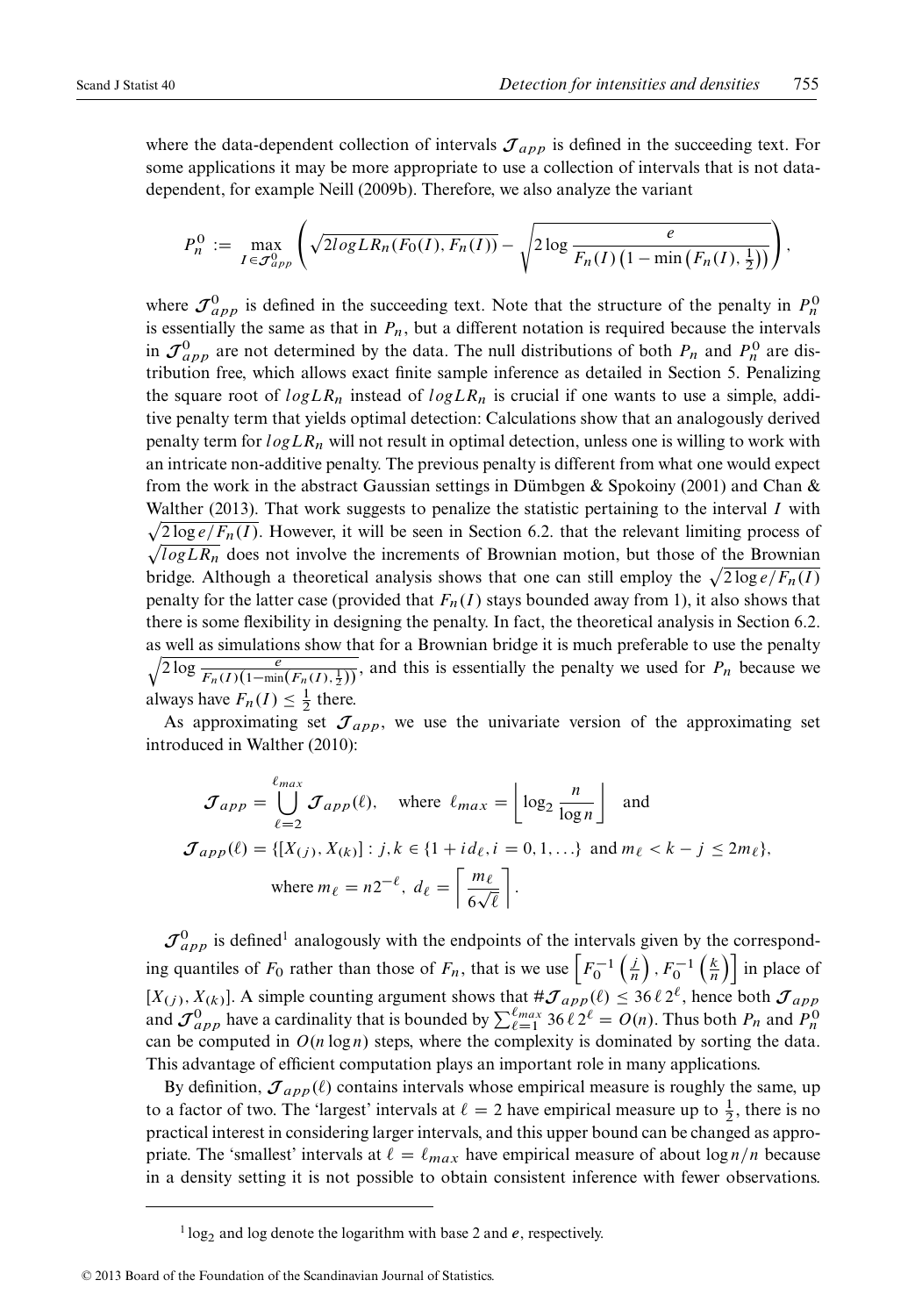This particular choice of  $\ell = \ell_{max}$  was also found to work well for the finite sample sizes used in the simulation study in Section [5.](#page-6-0) The key parameter of the approximating set is  $d_{\ell}$ , which describes how finely the endpoints are spaced as a function of the length of the interval: Small intervals require a fine spacing for a good approximation, whereas for large intervals a coarser spacing is sufficient. The particular formula given by  $d_\ell$  ensures that intervals of all sizes are approximated sufficiently well to guarantee optimal detection, as shown in Theorem [2,](#page-6-0) whereas at the same time the approximating set is sparse enough that one can control  $P_n$  simply with the union bound (this property does not hold, e.g. for the approximating set given in Rufibach & Walther (2010)):

# <span id="page-4-0"></span>**Proposition** 1. *Both*  $P_n$  *and*  $P_n^0$  *are*  $O_p(1)$  *under*  $H_0$ *.*

Before proving Proposition [1,](#page-4-0) we note that the second key ingredient besides the sparse approximating set is the 'standardization' of  $F_n(I)$  in terms of the transformation  $\sqrt{2logLR_n(F_0(I), F_n(I))}$  instead of the usual way to standardize a binomial random variable. The latter case results in one tail that is not subgaussian and which is heavier than the other tail, Shorack and Wellner [\(1986,](#page-17-13)Ch.11.1), a problematic fact for the multiple testing set-up considered here. In contrast, the 'standardization' via the previous likelihood ratio transformation leads to clean subgaussian tails: For a fixed interval I and  $t>0$ 

$$
\mathbb{P}\left(\sqrt{2logLR_n(F_0(I),F_n(I))} > t\right) \le \exp\left(-\frac{1}{2}t^2\right).
$$
\n(3)

Although we could not find a statement of this result in the literature, it is implicit in the proof of the Chernoff-Hoeffding theorem, [Hoeffding \(1963\)](#page-17-14): That proof establishes  $\mathbb{P}(F_n(I) \ge v) \le$  $exp(-logLR_n(F_0(I), v))$  for  $v \in (F_0(I), 1]$ , A.6.1 in [van der Vaart & Wellner \(1996\)](#page-17-15). Because it is easily seen that the function  $v \rightarrow logLR_n(F_0(I), v)$  is strictly increasing for  $v > F_0(I)$ , we obtain  $\mathbb{P}(logLR_n(F_0(I), F_n(I)) > t) \leq \exp(-t)$  and [\(3\)](#page-4-0) follows. We note that (3) also holds for the two-sided version of the likelihood ratio provided one adds the factor 2 on the right side.

Because  $\#\mathcal{J}_{app}^0(\ell) \leq 36 \ell \, 2^{\ell}$  we obtain for  $\kappa > 2$ :

$$
\mathbb{P}\left(\max_{I \in \mathcal{F}_{app}^0} \left(\sqrt{2\log LR_n(F_0(I), F_n(I))} - \sqrt{2\log \frac{e}{F_0(I)\left(1 - \min(F_n(I), \frac{1}{2})\right)}}\right) > \kappa\right)
$$
\n
$$
\leq \sum_{\ell=2}^{\ell_{max}} \# \mathcal{J}_{app}^0(\ell) \max_{I \in \mathcal{J}_{app}^0(\ell)} \exp\left(-\frac{1}{2}\left(\sqrt{2\log \frac{e}{F_0(I)}} + \kappa\right)^2\right)
$$
\n
$$
\leq \sum_{\ell=2}^{\ell_{max}} 36\ell \exp(-\kappa\sqrt{\ell} - \kappa^2/2) \quad \text{since } F_0(I) \leq 2 \times 2^{-\ell}
$$
\n
$$
< C \exp(-\kappa^2/2)
$$

for some universal  $C > 0$ , proving Proposition [1](#page-4-0) for  $P_n^0$ , but with  $F_0(I)$  instead of  $F_n(I)$ in the penalty term. Using this result and (6) one readily finds uniform bounds on the ratios  $F_n(I)/F_0(I)$ , which allow to replace  $F_0$  by  $F_n$  in the penalty term.

The proof of  $P_n = O_p(1)$  is analogous, the main difference being that the intervals I are now random. Because by construction of all intervals  $I \in \mathcal{J}_{app}$  have empirical measure at least log n/n, Lemma [2](#page-9-0) in Section 6 shows that the tails of  $\sqrt{2logLR_n}$  are close enough to subgaussian that the previous argument goes through, concluding the proof of Proposition [1.](#page-4-0)

Finally, we will also consider the direct penalization of the scan [\(2\)](#page--1-3), that is without approximating the set of all intervals: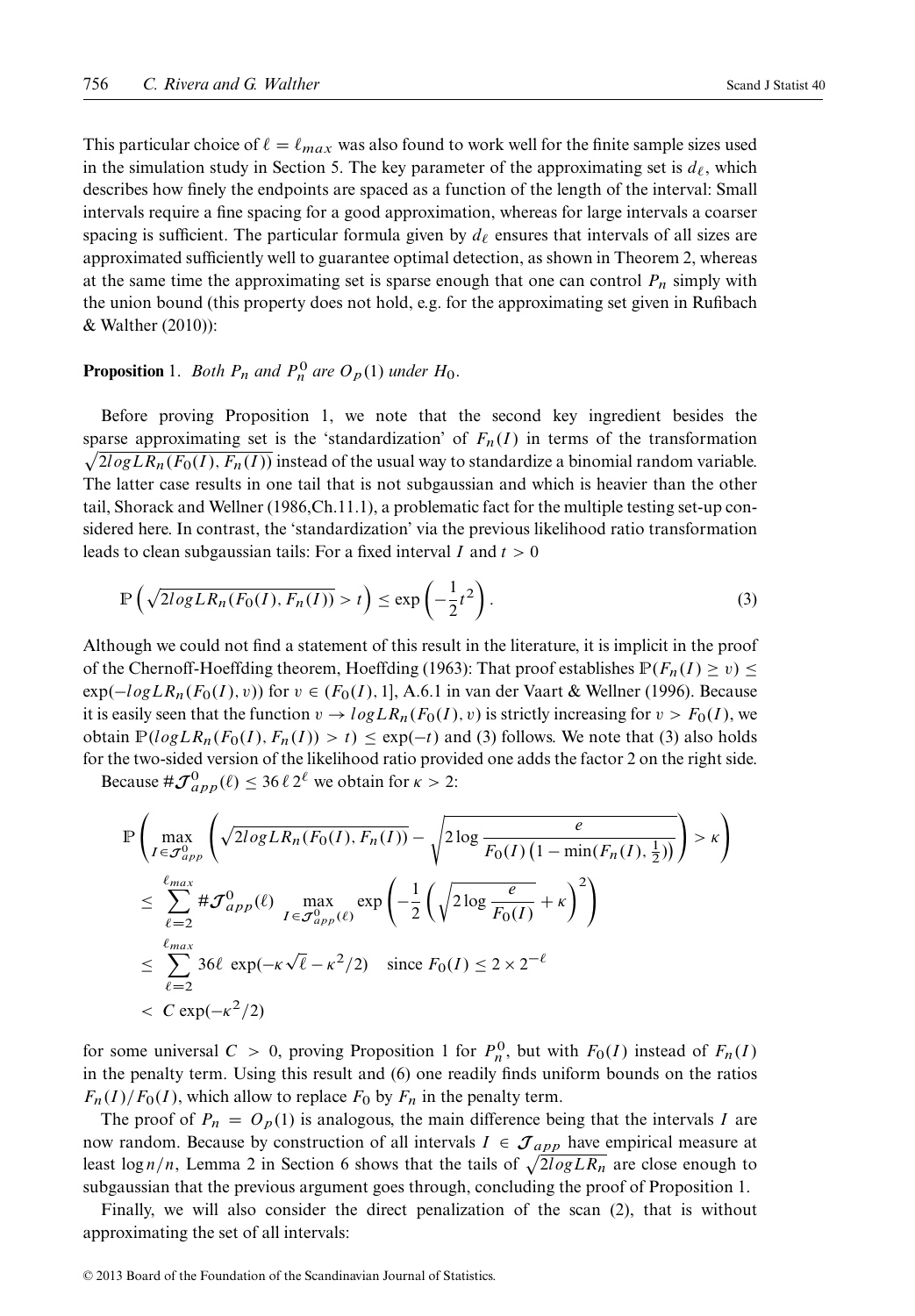$$
P_n^{all} := \max_{\substack{1 \le j < k \le n \\ \log n \le k - j \le n/2}} \left( \sqrt{2 \log L R_n \left( F_0([X_{(j)}, X_{(k)}]), \frac{k - j + 1}{n} \right)} - \sqrt{2 \log \frac{en^2}{(k - j)(n - k + j)}} \right)
$$

Our main reason for investigating  $P_n^{all}$  is that we need the following result for our theoretical analysis of the average likelihood ratio in Section [3:](#page-5-0)

# <span id="page-5-0"></span>**Theorem 1.**  $P_n^{all} = O_p(1)$  *under*  $H_0$ *.*

The restriction of  $k - j \geq \log n$  is necessary for this result to hold because for very small intervals, the tail of the test statistic is far from subgaussian, causing the null distribution to blow up, Lemma [2.](#page-9-0) Of course, those small intervals are not required for optimal detection, and  $\mathcal{J}_{app}$  does not employ them either.

The proof of Theorem [1](#page-5-0) is neither short nor straightforward, using the Hungarian construction. In contrast, the short proof of Proposition [1,](#page-4-0) given previously, is essentially an application of Boole's inequality together with a simple counting argument. This is one of the two main advantages of using the approximating set  $\mathcal{J}_{app}$ , the other being the computational complexity of  $O(n \log n)$ , whereas  $P_n^{all}$  requires to loop over  $O(n^2)$  intervals.

Note that all versions of the scan introduced in this section are distribution free and thus allow exact finite sample inference. The availability of algorithms with complexity close to  $O(n)$ is crucial for performing such a finite sample inference, Section [5](#page-6-0) for details.

The procedures in this section require the specification of  $F_0$ . If  $F_0$  is unknown, then these procedures can be viewed as goodness of fit tests for some hypothesized  $F_0$ , with optimal power properties against alternatives that concentrate more mass on some interval of unknown location and length. It may also be possible to use these procedures to construct confidence intervals for a distribution function, which improve on, for example, Kolmogorov-Smirnov bands.

#### **3. The condensed average likelihood ratio**

[Chan & Walther \(2013\)](#page-17-6) introduce the condensed average likelihood ratio in a regression setting and show that it allows optimal detetion of a bump in a regression function. Here, we investigate its performance in a density context. Define

$$
A_n^{cond} := \frac{1}{\# \mathcal{I}_{app}} \sum_{I \in \mathcal{I}_{app}} LR_n(F_0(I), F_n(I)),
$$

which is the average of the likelihood ratios  $LR_n = \exp(logLR_n)$  over the approximating set of intervals

$$
\mathcal{I}_{app} = \bigcup_{\ell=2}^{\ell_{max}} \mathcal{I}_{app}(\ell), \quad \text{where } \ell_{max} = \left\lfloor \log_2 \frac{n}{\log n} \right\rfloor \text{ and}
$$
\n
$$
\mathcal{I}_{app}(\ell) = \{ (X_{(j)}, X_{(k)}] : j, k \in \{1 + id_{\ell}, i = 0, 1, \ldots\} \text{ and } m_{\ell} < k - j \le 2m_{\ell} \},
$$
\n
$$
\text{where } m_{\ell} = n2^{-\ell}, \ d_{\ell} = \left\lceil \frac{\sqrt{m_{\ell}} \, \ell^{4/5}}{\log n} \right\rceil.
$$

Note that  $\mathcal{I}_{app}$  differs from  $\mathcal{J}_{app}$  used previously for the scan in the choice of  $d_\ell$ . The different choice of  $d_\ell$  is necessary to guarantee optimal detection, but it still allows computation in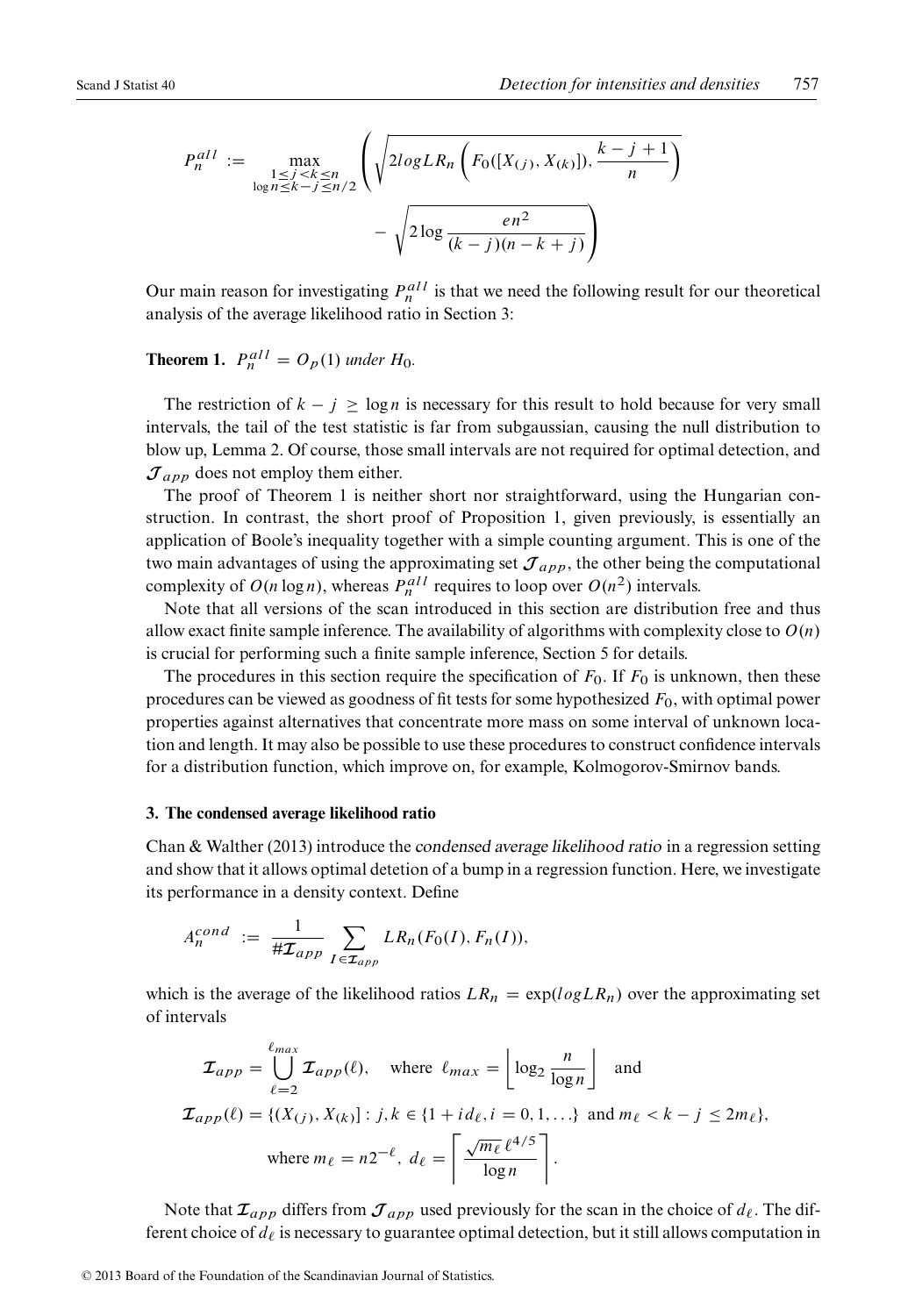almost linear time because it is readily checked that  $\#\mathcal{I}_{app} = O(n \log^2 n)$ . A second difference is that  $\mathcal{I}_{app}$  uses half-open intervals  $(X_{(j)}, X_{(k)})$  rather than closed intervals with a corresponding empirical measure  $\frac{k-j}{n}$  instead of  $\frac{k-j+1}{n}$ . These changes guarantee that  $A_n^{cond}$  will stay bounded under  $H_0$ :

<span id="page-6-1"></span>**Proposition** 2.  $A_n^{cond} = O_p(1)$  *under*  $H_0$ .

The density setting investigated here requires a proof that is more involved than the one in the regression setting considered in Chan  $\&$  Walther (2013). Further, in the density setting there is no need to consider small intervals with empirical measure less than about  $\log n/n$ , and  $\mathcal{I}_{app}$  is defined accordingly.

 $A_n^{cond}$  is also distribution free and thus allows exact finite sample inference.

#### **4. Optimality**

Next, we investigate whether the penalized scans  $P_n$  and  $P_n^0$  and the condensed average likelihood ratio  $A_n^{cond}$  allow optimal detection, that is whether they are able to detect alternatives [\(1\)](#page--1-3) that satisfy

$$
\sqrt{n} \frac{F_{r,I}(I) - F_0(I)}{\sqrt{F_{r,I}(I)}} \ge \sqrt{2 \log \frac{e}{F_{r,I}(I)}} (1 + \epsilon_n), \tag{4}
$$

with  $\epsilon_n \sqrt{2 \log \frac{e}{F_{r,I}(I)}} \to \infty$ . Note that both r and I may depend on n, but for simplicity we will not include this in our notation. Using arguments as in [Dümbgen & Spokoiny \(2001\)](#page-17-7) and in [Walther \(2010\)](#page-17-8), one can show that no procedure can reliably detect alternatives  $F_{r,I}$  that satisfy [\(4\)](#page-6-1) when  $(1 + \epsilon_n)$  is replaced by  $(1 - \epsilon_n)$ . Thus (4) does indeed describe a condition for optimal detection. We note that while in the regression context the 'scale' of the effect is given by the spatial extent |I|, in the density context this role is played by the probability  $F_{r,I}(I)$ .

<span id="page-6-0"></span>**Theorem 2.** The penalized scans  $P_n$  and  $P_n^{all}$  and the condensed average likelihood ratio  $A_n^{cond}$ *provide optimal detection, that is they have asymptotic power one uniformly in signals satisfying [\(4\)](#page-6-1). This result also holds for*  $P_n^0$  *provided*  $F_0(I) > 2^{-\ell_{max}}$ *.* 

Thus the optimality of  $P_n^0$  comes with a proviso because of the fact that the approximating set  $\mathcal{J}_{app}^0$  is built from the null model and not from the observed data: If the interval I supporting the bump is very small, then the approximating set  $\mathcal{J}_{app}^0$  is not fine enough to allow optimal detection. Although this can be remedied by increasing  $\ell_{max}$ , such a step will severely affect the computational complexity, and it is not clear a priori what an appropriate choice for  $\ell_{max}$  would be.  $P_n$  and  $A_n^{cond}$  avoid this problem by using data-dependent approximating sets. One of the consequences of Theorem [2](#page-6-0) is that these approximating sets are rich enough for optimal detection and there is no need to look over all intervals as in  $P_n^{all}$ . This has obvious computational advantages as discussed previously, and it allows for a much simplified theoretical analysis: Compare the proofs of Proposition [1](#page-4-0) and Theorem [1.](#page-5-0) An interesting distinction between the scan and the average likelihood ratio is the fact that the approximating set will automatically lead to optimal detection for the latter, but not for the former: Evaluating the unpenalized scan  $M_n$  on  $\mathcal{J}_{app}$  $\mathcal{J}_{app}$  $\mathcal{J}_{app}$  or on the approximating sets given in Neill & Moore (2004) or [Arias-Casto](#page-17-17) *et al.* (2005) will result in optimal detection only on the smallest scales, that is for  $F_{r,I}(I) \approx 2\frac{\log n}{n}$ . Optimal detection on all scales seems to require the use of scaledependent critical values, such as via a penalty term as in  $P_n$  or via the blocked scan introduced in [Rufibach & Walther \(2010\)](#page-17-9) and [Walther \(2010\)](#page-17-8).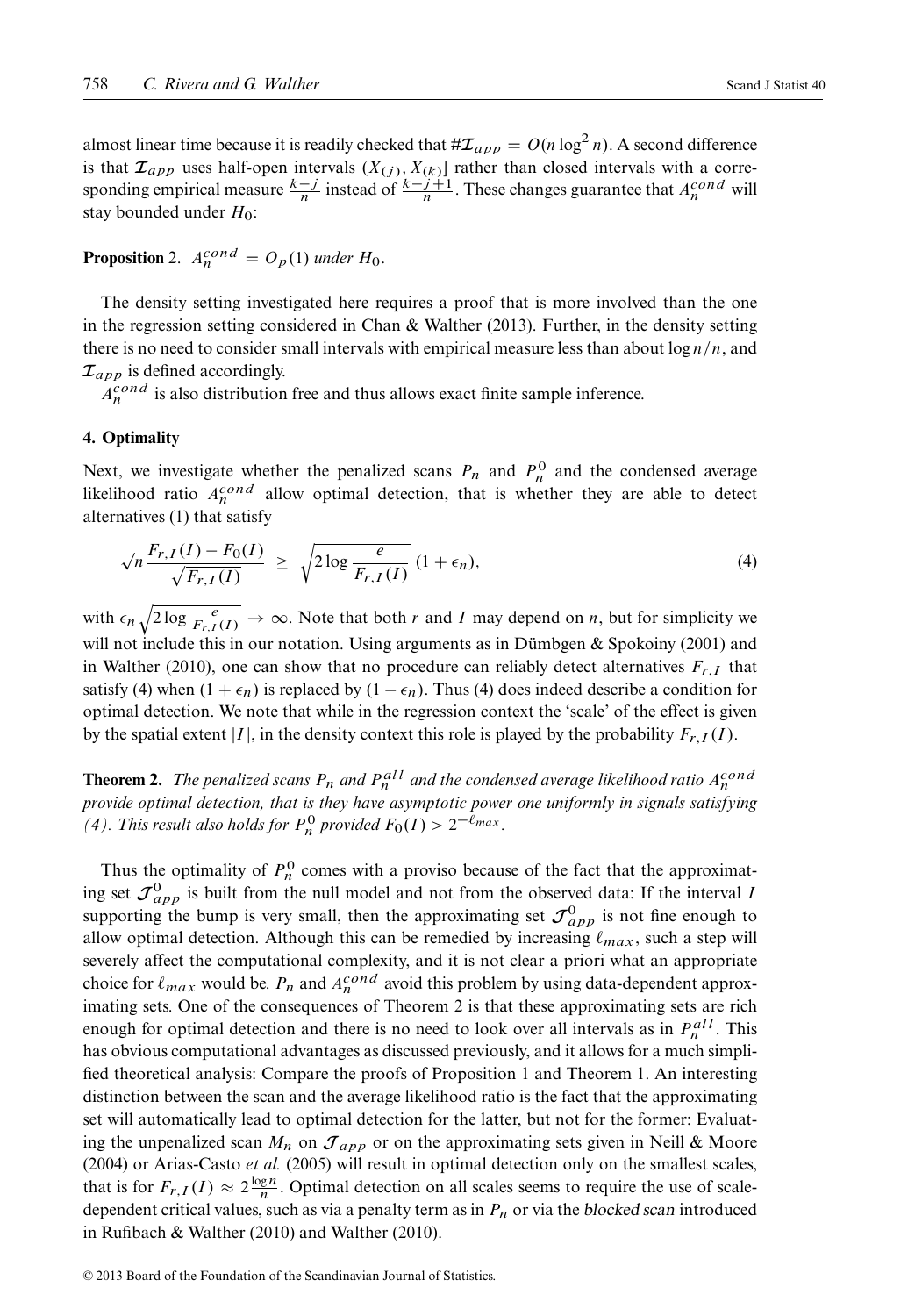#### **5. A simulation study**

We illustrate the theoretical results given previously with a simulation study that compares the performance of the scan, the penalized scan  $P_n$  and the condensed average likelihood ratio  $A_n^{cond}$ . In order to arrive at a fair comparison, we evaluate the scan  $M_n$  only over intervals that contain between  $\log n$  and  $n/2$  observations. This increases the power of the scan compared with the original definition [\(2\)](#page--1-3) and provides the same a priori assumptions about the length of the cluster for all three methods.

Note that because  $F_0$  is known, we may assume that  $F_0$  is the  $U[0, 1]$  distribution: Applying the transformation  $Y = F_0(X)$  transforms the model [\(1\)](#page--1-3) into

$$
f_{r,I}(y) = \frac{r1(y \in I) + 1(y \in I^c)}{r|I| + 1 - |I|} 1(y \in [0,1]),
$$
\n(5)

where the interval  $I$  is the image of the original interval  $I$  under the map  $F_0$ . Moreover, all the statistics  $M_n$ ,  $P_n$ ,  $P_n^0$ ,  $P_n^{all}$  and  $A_n^{cond}$  are seen to be distribution free. Hence, we may simulate the null distributions of these statistics by drawing  $X_1, \ldots, X_n$  independent identically distributed U[0,1] (say), thus allowing for exact (up to Monte Carlo simulation error) finite sample inference.

Tables [1](#page-7-0) and [2](#page-7-1) list the power at the 5% significance level for sample sizes  $n = 10^4$  and  $n = 10^6$ , respectively. Each case considers the range for the effect ratio r where detection starts

| $ I  = 10^{-3}$ |      |          |          | $ I  = 0.3$ |      |          |          |  |
|-----------------|------|----------|----------|-------------|------|----------|----------|--|
| r               | scan | pen.scan | cond.ALR | r           | scan | pen.scan | cond.ALR |  |
| 1.8             | 09   | 07       | 05       | 1.01        | 05   | 06       | 08       |  |
| 2.1             | 15   | 14       | 11       | 1.03        | 06   | 10       | 18       |  |
| 2.4             | 31   | 24       | 22       | 1.05        | 09   | 23       | 39       |  |
| 2.7             | 46   | 48       | 36       | 1.07        | 17   | 47       | 70       |  |
| 3.0             | 67   | 65       | 60       | 1.09        | 37   | 79       | 90       |  |
| 3.3             | 82   | 79       | 74       | 1.11        | 66   | 92       | 97       |  |
| 3.6             | 92   | 92       | 85       | 1.13        | 89   | 99       | 100      |  |
| 3.9             | 97   | 97       | 94       | 1.15        | 97   | 100      | 100      |  |
| 4.2             | 99   | 99       | 98       |             |      |          |          |  |

<span id="page-7-0"></span>Table 1*. Power in percent for detecting clusters [\(1\)](#page--1-3) for various values of r and two different lengths of I for sample size*  $n = 10^4$ 

<span id="page-7-1"></span>Table 2*. Power in percent for detecting clusters[\(1\)](#page--1-3) for various values of r and two different lengths of I for sample size*  $n = 10^6$ 

| $ I  = 10^{-4}$ |      |          |          | $ I  = 0.3$ |      |          |          |  |
|-----------------|------|----------|----------|-------------|------|----------|----------|--|
| r               | scan | pen.scan | cond.ALR | r           | scan | pen.scan | cond.ALR |  |
| 1.25            | 06   | 06       | 05       | 1.002       | 06   | 07       | 10       |  |
| 1.35            | 07   | 08       | 07       | 1.004       | 05   | 14       | 23       |  |
| 1.45            | 14   | 16       | 15       | 1.006       | 05   | 38       | 52       |  |
| 1.55            | 35   | 40       | 34       | 1.008       | 09   | 69       | 80       |  |
| 1.65            | 61   | 66       | 62       | 1.010       | 14   | 91       | 96       |  |
| 1.75            | 83   | 86       | 85       | 1.012       | 39   | 99       | 99       |  |
| 1.85            | 96   | 97       | 95       | 1.014       | 71   | 100      | 100      |  |
| 1.95            | 99   | 99       | 99       | 1.016       | 92   | 100      | 100      |  |
|                 |      |          |          | 1.018       | 99   | 100      | 100      |  |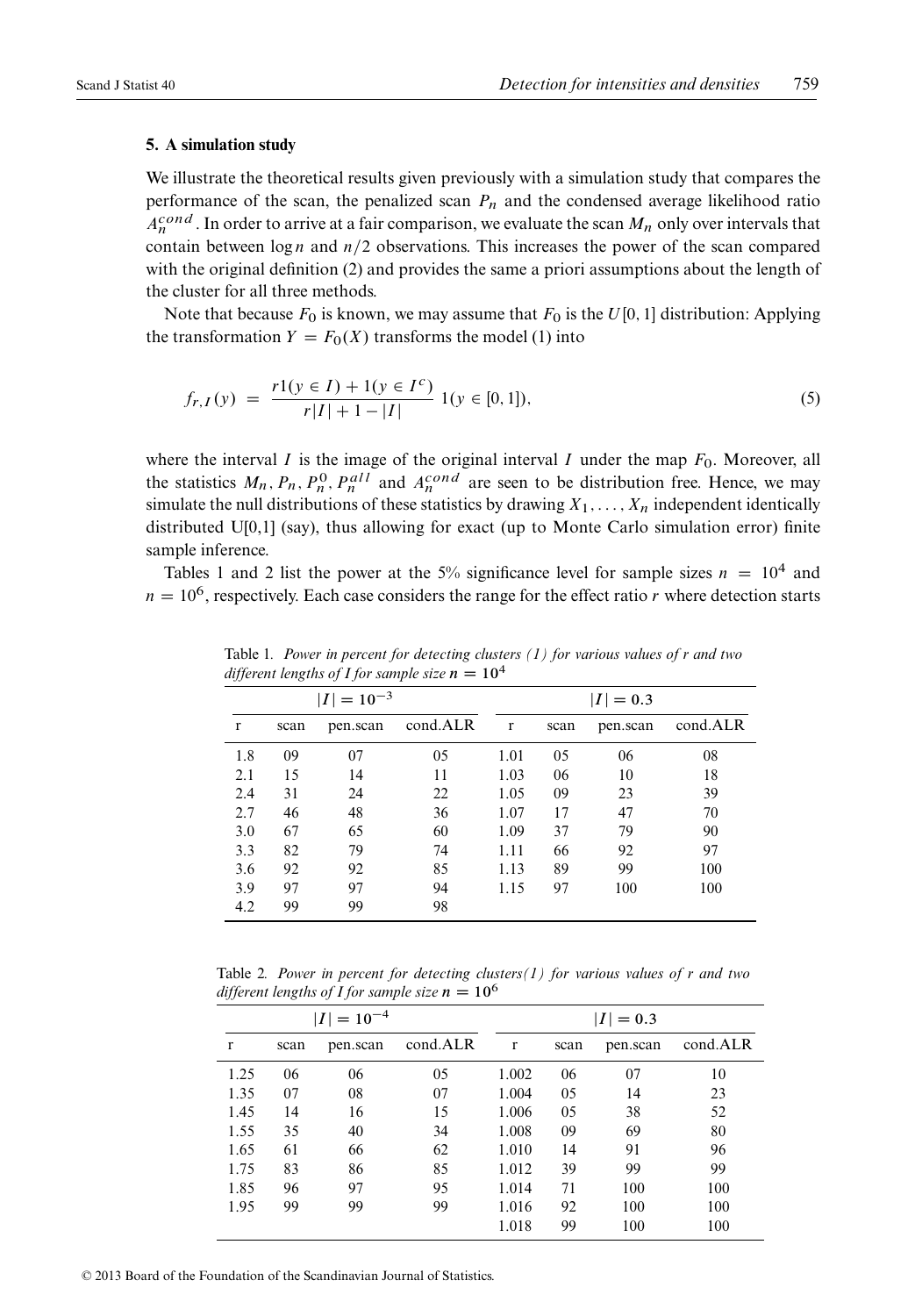to become possible, for a small interval and for a large interval  $I$ . These simulations illustrate how the optimality result of Section [4](#page-6-1) about  $P_n$  and  $A_n^{cond}$  sets in. In contrast, one sees that the scan  $M_n$  is competitive only for signals on the smallest scales and it is inferior to  $P_n$  and  $A_n^{cond}$  otherwise. In the context of regression, the inferiority of the scan at larger scales was expounded theoretically by [Chan & Walther \(2013\)](#page-17-6). Note that unlike in the regression context, 'scale' is not given by the length |I| but by  $F_{r,I}(I)$ , which is of the order  $rF_0(I)$  as long as the latter quantity stays bounded.

The simulations show that the condensed average likelihood ratio  $A_n^{cond}$  has arguably the best overall performance among the three procedures considered.

In the previous simulations the finite sample exact critical values and the power were approximated with  $10^5$  and  $10^3$  simulations, respectively. The location of the interval I was randomized in each simulation to avoid confounding the results with the particular construction of the approximating sets  $\mathcal{I}_{app}$  and  $\mathcal{J}_{app}$ . In the case of the sample size  $n = 10^6$ , the scan  $M_n$  was evaluated on the approximation set  $\mathcal{J}_{app}$ , that is the same approximation set used for  $P_n$ , because looking at all intervals was computationally prohibitive. Conversely, for sample size  $n = 10<sup>4</sup>$  we examined the effect of the approximating set by running the simulation with the penalized scan, and the condensed average likelihood ratio evaluated over all intervals containing between  $\log n$  and  $n/2$  observations rather than evaluating them over an approximating set. We observed only a very small changes in power, mostly decreases, and the computation time was much longer. This confirms the theoretical finding from Section [4](#page-6-1) that it suffices the evaluation of these statistics over an approximating set, which yields tremendous computational advantages without sacrificing detection power.

#### **6. Proofs**

#### <span id="page-8-1"></span>*6.1. Preliminary results*

(**1.**) Using  $\log x \le x - 1$  and a two term Taylor expansion respectively gives for  $a, b \in (0, 1)$ :

$$
n\frac{(b-a)^2}{a(1-a)} \ge \log LR_n(a,b) = \frac{n}{2\xi(1-\xi)}(b-a)^2 1(a < b) \quad \text{for } \xi \in (a,b)
$$
  

$$
\ge \frac{n}{2b}(b-a)^2 1(a < b)
$$
 (6)

(2.) Let I be an interval satisfying  $\ell := \lfloor \log_2 1/F_n(I) \rfloor + 1 \leq \ell_{max}$ , so  $m_{\ell} < nF_n(I) \leq$ 2m<sub> $\ell$ </sub>. Then by construction of  $\mathcal{J}_{app}(\ell)$  there exists  $\tilde{I} \in \mathcal{J}_{app}(\ell)$  such that

$$
F_n(I \triangle \tilde{I}) \le 2\frac{d_{\ell} - 1}{n} \le \frac{F_n(I)}{3\sqrt{\ell}},\tag{7}
$$

and the same result holds for  $\mathcal{J}_{app}^0$  with  $F_n$  replaced by  $F_0$  in the previous text.

<span id="page-8-0"></span>**Lemma** 1. Let *J* be an interval, and  $F_{r,I}$  be the distribution given in [\(1\)](#page--1-3) with  $r \geq 1$ . Then for  $G \in \{F_0, F_{r,I}\}$ :

$$
(F_{r,I} - F_0)(J) \ge (F_{r,I} - F_0)(I) \left(1 - \frac{G(I \triangle J)}{G(I)}\right) \quad \text{if } G(I) \le \frac{1}{2}, \text{ and}
$$
  

$$
1 - \frac{F_0(I \setminus J)}{F_0(I)} \le \frac{F_{r,I}(J)}{F_{r,I}(I)} \le 1 + \frac{F_0(J \setminus I)}{F_0(I)}.
$$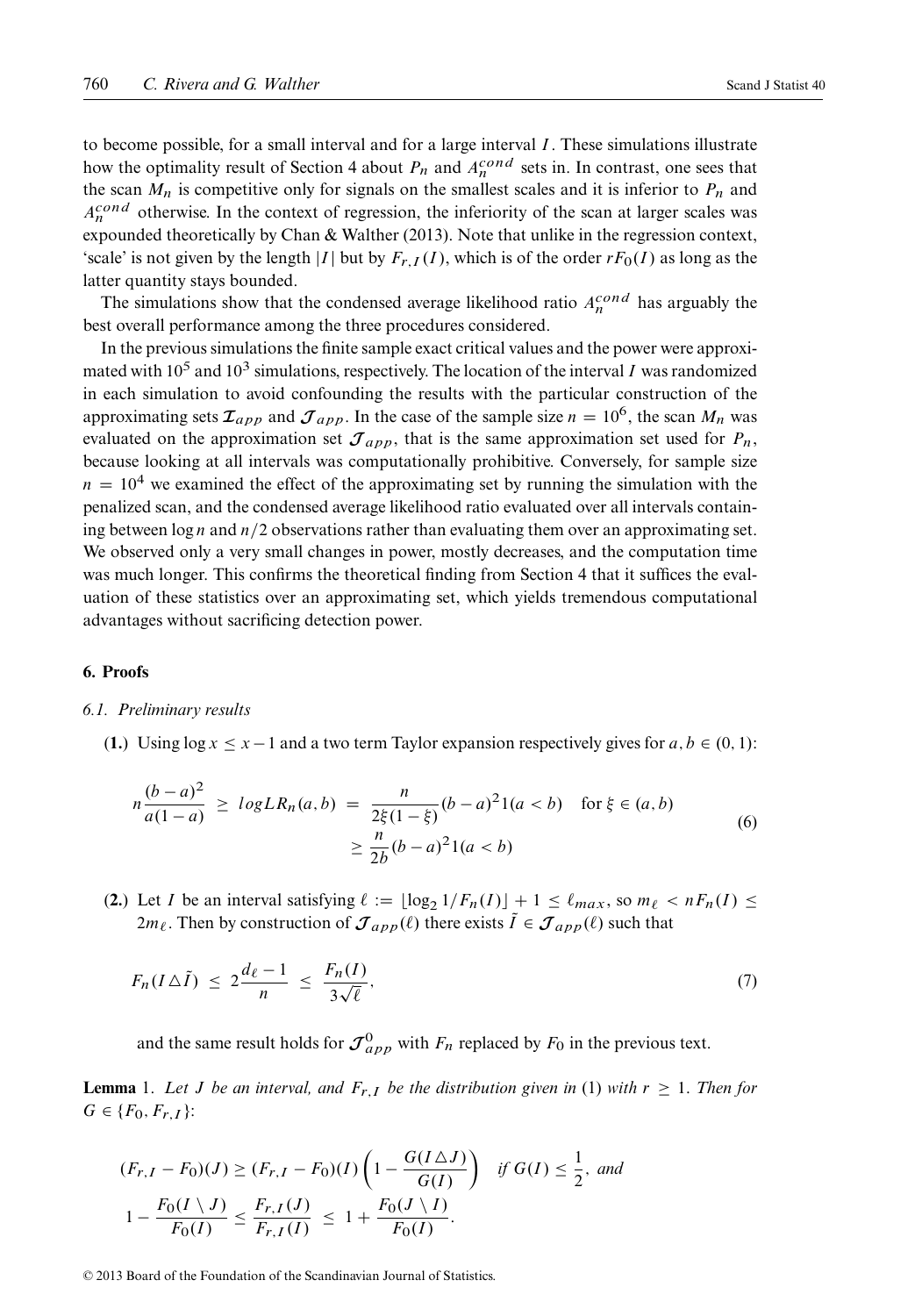For a proof of Lemma [1](#page-8-0) note that

$$
f_{r,I}(x) - f_0(x) = \begin{cases} d_{r,I} f_0(x) & \text{if } x \in I \\ -\frac{F_0(I)}{F_0(I^c)} d_{r,I} f_0(x) & \text{if } x \in I^c \end{cases}
$$

where  $d_{r,I} := r/(rF_0(I) + F_0(I^c)) - 1 \ge 0$  because  $r \ge 1$ . Hence,

$$
(F_{r,I} - F_0)(J) = d_{r,I} F_0(I \cap J) - \frac{F_0(I)}{F_0(I^c)} d_{r,I} F_0(J \setminus I)
$$
  
=  $(F_{r,I} - F_0)(I) \left( \frac{F_0(I \cap J)}{F_0(I)} - \frac{F_0(J \setminus I)}{F_0(I^c)} \right)$   
 $\ge (F_{r,I} - F_0)(I) \frac{F_0(I \cap J) - F_0(J \setminus I)}{F_0(I)}$  if  $F_0(I) \le \frac{1}{2}$ 

and the claim for  $G = F_0$  follows by writing  $F_0(I \cap J) = F_0(I) - F_0(I \setminus J)$ . The claim for  $G = F_{r,I}$  follows because  $\frac{F_0(I \cap J)}{F_0(I)} - \frac{F_0(J \setminus I)}{F_0(I^c)} = \frac{F_{r,I}(I \cap J)}{F_{r,I}(I)} - \frac{F_{r,I}(J \setminus I)}{F_{r,I}(I^c)}$  by the definition of  $f_{r,1}$ . The second claim follows from dividing the inequality  $F_{r,1}(I)-F_{r,1}(I \setminus J) \leq F_{r,1}(J) \leq$  $F_{r,1}(I) + F_{r,1}((J \setminus I)$  by  $F_{r,1}(I)$  and observing  $\frac{F_{r,1}(I \setminus J)}{F_{r,1}(I)} = \frac{F_0(I \setminus J)}{F_0(I)}$  and  $\frac{F_{r,1}(J \setminus I)}{F_{r,1}(I)} =$  $\frac{1}{r} \frac{F_0(J \setminus I)}{F_0(I)}$  by the definition of  $f_{r,I}$ .

The following lemma is an extension of Proposition 2.1 in [Dümbgen \(1998\)](#page-17-18):

<span id="page-9-0"></span>**Lemma** 2. Denote the two-sided log likelihood ratio statistic by  $log LR_n^{two}(a, b) := nb log \frac{b}{a} +$  $n(1-b)\log\frac{1-b}{1-a}$ , and the one-sided versions by  $logLR_n^{left}(a,b) := logLR_n^{two}(a,b)1(a < b)$ and  $logLR_n^{right}(a,b) := logLR_n^{two}(a,b)1(a > b)$ . *Hence,*  $logLR_n^{left}$  equals  $logLR_n$  used *previously. Let*  $U_1, ..., U_n$  be i.i.d.  $U[0, 1]$ , so  $U_{(k)} - U_{(j)} \sim \text{beta}(k - j, n + 1 - k + j)$  for  $1 \le j < k \le n$ . *Set*  $p_{jk} := \frac{k-j}{n+1}$ . *Then for*  $p \in (0,1)$  *and*  $t > 0$ :

$$
\mathbb{P}\left(\sqrt{2logLR_n^{two}(U_{(k)} - U_{(j)}, p)} > t\right)
$$
\n
$$
\leq 2 \exp\left\{-\min\left(\frac{p_{jk}}{p}, \frac{1 - p_{jk}}{1 - p}\right) \frac{(n + 1) t^2}{n} + n \frac{p - p_{jk}}{1(p > p_{jk}) - p_{jk}}\right\}
$$
\n
$$
\leq \begin{cases}\n2 \exp\left(-\frac{t^2}{2}\right) & \text{if } p := p_{jk} \\
2 \exp\left(-\frac{(k - j)}{(k - j + 1)} \frac{t^2}{2} + 3\right) & \text{if } p := \frac{k - j + 1}{n} \leq \frac{1}{2}.\n\end{cases}
$$

In more detail:

$$
\mathbb{P}\left(\log LR_n^{left}(U_{(k)} - U_{(j)}, p) > t\right) \le \exp\left\{-\frac{p_{jk}}{p} \frac{(n+1)}{n} \left(t - n\frac{(p - p_{jk})(p - p_{jk}(p_{jk} > p))}{p_{jk}(1 - p_{jk})}\right)\right\}
$$
\n
$$
\mathbb{P}\left(\log LR_n^{right}(U_{(k)} - U_{(j)}, p) > t\right) \le \exp\left\{-\frac{(1 - p_{jk})}{(1 - p)} \frac{(n+1)}{n} \times \left(t - n\frac{(p_{jk} - p)[1 - p - (1 - p_{jk})1(p_{jk} < p)]}{p_{jk}(1 - p_{jk})}\right)\right\}
$$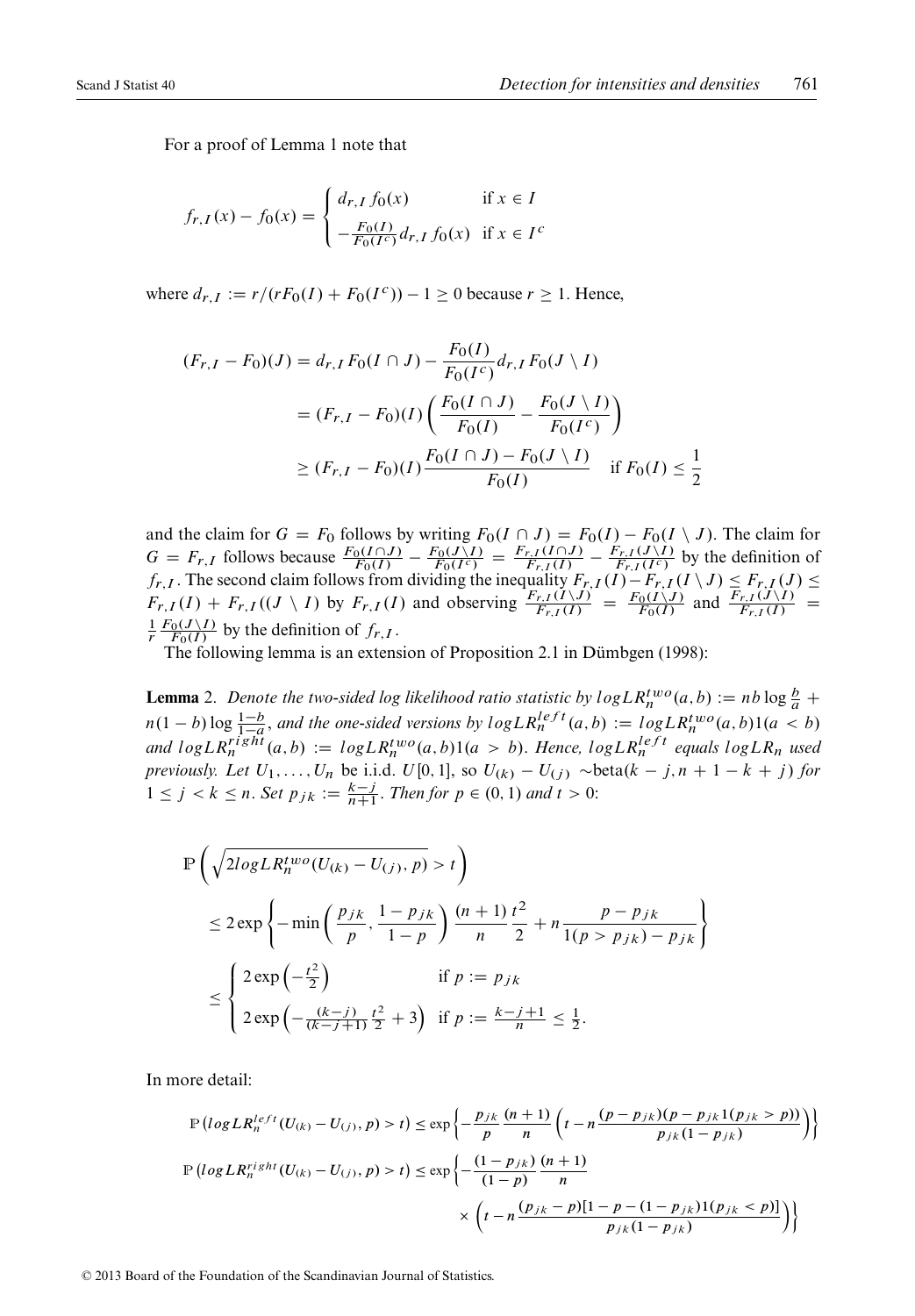Hence, in the case of random intervals whose lengths follow the beta distribution,  $\sqrt{2logLR_h^{two}}$  has subgaussian tails for  $p = p_{jk}$ . For p close to  $p_{jk}$ , the tails are still subgaussian, but with a scale factor that is smaller in one tail and larger in the other.

*Proof of Lemma* [2.](#page-9-0) For  $u \in (0, p)$ :

$$
logLR_n^{left}(u, p) = logLR_n^{two}(u, p)
$$
  
=  $\frac{p}{p_{jk}} logLR_n^{two}(u, p_{jk}) + logLR_n^{two}(p_{jk}, p)$   
+  $n \frac{p_{jk} - p}{p_{jk}} log \frac{1 - p_{jk}}{1 - u}$   
 $\leq \frac{p}{p_{jk}} logLR_n^{two}(u, p_{jk}) + n \frac{(p_{jk} - p)^2}{p_{jk}(1 - p_{jk})}$   
+  $n \frac{p_{jk} - p}{p_{jk}} log(1 - p_{jk}) 1(p_{jk} < p)$  by (6)  
 $\leq \frac{p}{p_{jk}} logLR_n^{left}(u, p_{jk}) + n \frac{(p - p_{jk})(p - p_{jk}1(p_{jk} > p))}{p_{jk}(1 - p_{jk})}$ 

because  $-(1 - p_{jk}) \log(1 - p_{jk}) \leq p_{jk}$  and  $logLR_n^{left}(u, p)$  is non increasing in u, whereas  $logLR_n^{two}(u, p_{jk})$  is increasing for  $u > p_{jk}$ . Hence, the previously mentioned inequality also holds with  $logLR_h^{two}(u, p_{jk})$  replaced by min  $(logLR_h^{two}(u, p_{jk}), logLR_h^{two}(p_{jk}, p_{jk}))$  =  $logLR_n^{left}(u, p_{jk})$ . Now the probability inequality for  $logLR_n^{left}$  follows from the previous inequality together with  $\mathbb{P}\left(\log LR_n^{left}(U_{(k)} - U_{(j)}, p_{jk}) > t\right) \leq \exp\left(-\frac{n+1}{n}t\right)\right)$  $\sqrt{ }$ , which is a consequence of Proposition 2.1 in [Dümbgen \(1998\)](#page-17-18). The inequality for the right tail follows analogously, and the tail bound for  $\sqrt{2logLR_h^{two}}$  obtains as a consequence.  $\Box$ 

#### *6.2. Proof of Theorem [1](#page-5-0)*

Under  $H_0$  and  $(F_0(X_1),..., F_0(X_n)) \stackrel{d}{=} (U_1,...,U_n)$ , where  $U_1,..., U_n$  are i.i.d. U[0,1]. We divide the collection of intervals under consideration into a collection of small intervals

$$
\mathcal{S}_n := \left\{ (j,k) : 1 \le j < k \le n, \ \log n \le k - j \le \log^2 n \right\}
$$

and the collection of the remaining intervals

$$
\mathcal{I}_n := \{ (j,k); \ 1 \le j < k \le n, \ \log^2 n < k - j \le n/2 \}.
$$

The cardinality of  $S_n$  is small enough that we can use the union bound to show

$$
\max_{(j,k)\in S_n} \left( \sqrt{2logLR_n \left( U_{(k)} - U_{(j)}, \frac{k-j+1}{n} \right)} - \sqrt{2log \frac{en^2}{(k-j)(n-k+j)}} \right)^+ = o_p(1)
$$
\n(8)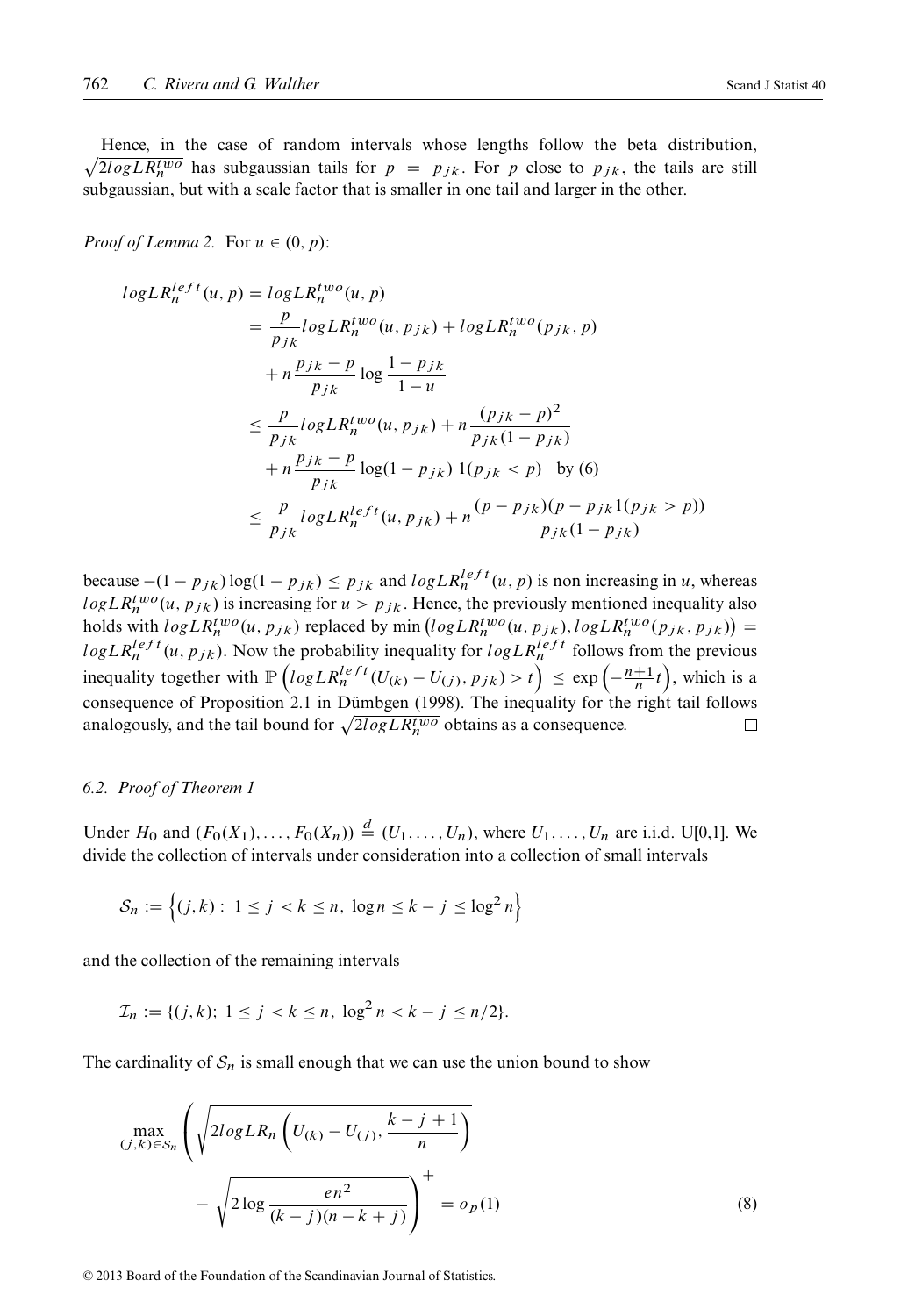For the larger intervals we approximate  $\sqrt{2logLR_n}$  by the normalized increment of the uniform quantile process:

$$
\max_{(j,k)\in\mathcal{I}_n} \left| \sqrt{2logLR_n \left( U_{(k)} - U(j), \frac{k-j+1}{n} \right)} - \sqrt{n} \frac{\left| \frac{k-j}{n} - (U_{(k)} - U(j)) \right|}{\sqrt{\frac{k-j}{n} \left( 1 - \frac{k-j}{n} \right)}} \right| = O_p(1)
$$
\n(9)

The normalized increments of the uniform quantile process can in turn be approximated on  $\mathcal{I}_n$  by the normalized increments of a Brownian bridge B:

$$
\max_{(j,k)\in\mathcal{I}_n} \left| \sqrt{n} \frac{\left| \frac{k-j}{n} - (U_{(k)} - U(j)) \right|}{\sqrt{\frac{k-j}{n} \left(1 - \frac{k-j}{n}\right)}} - \frac{\left| B\left(\frac{k}{n}\right) - B\left(\frac{j}{n}\right) \right|}{\sqrt{\frac{k-j}{n} \left(1 - \frac{k-j}{n}\right)}} \right| = O_p(1) \tag{10}
$$

Theorem [1](#page-5-0) follows from [\(8–10\)](#page-9-0) together with

$$
\sup_{0 < s < t < 1} \left( \frac{|B(t) - B(s)|}{\sqrt{(t - s)(1 - (t - s))}} - \sqrt{2 \log \frac{e}{(t - s)(1 - (t - s))}} \right) < \infty \ a.s. \tag{11}
$$

The previous results also show how one might design an appropriate penalty if one wishes to scan over a very large intervals, that is  $(k - j)/n$  close to one. Indeed, it is well-known that the normalized uniform quantile process blows up both at zero and one, Ch. 16 in Shorack & Wellner (1986).

*Proof of [\(8\)](#page-9-0)*. Clearly  $\#\mathcal{S}_n \le n \log^2 n$ . Hence, the tail inequality for  $\sqrt{2\log LR_n}$  given in Lemma [2](#page-9-0) yields for  $C > 0$ :

$$
\mathbb{P}\left(\max_{(j,k)\in\mathcal{S}_n}\left(\sqrt{2logLR_n\left(U_{(k)}-U_{(j)},\frac{k-j+1}{n}\right)}\right) \n- \sqrt{2log\frac{en^2}{(k-j)(n-k+j)}}\right) > C\right)
$$
\n
$$
\leq n(\log^2 n) \max_{(j,k)\in\mathcal{S}_n} 2e^3 \exp\left\{-\frac{k-j}{2(k-j+1)}\left(C+\sqrt{2log\frac{en^2}{(k-j)(n-k+j)}}\right)^2\right\}
$$
\n
$$
\leq 2e^3n(\log^2 n) \exp\left\{-\left(1-\frac{1}{\log n}\right)\left(\frac{C^2}{2}+\log\frac{en}{\log^2 n}+C\sqrt{2log\frac{en}{\log^2 n}}\right)\right\}
$$
\nsince  $(k-j)(n-k+j) \leq n \log^2 n$  on  $\mathcal{S}_n$   
\n
$$
\leq 2e^3(\log^4 n) \exp\left\{-\left(1-\frac{1}{\log n}\right)\left(\frac{C^2}{2}+C\sqrt{2log\frac{en}{\log^2 n}}\right)\right\} \to 0
$$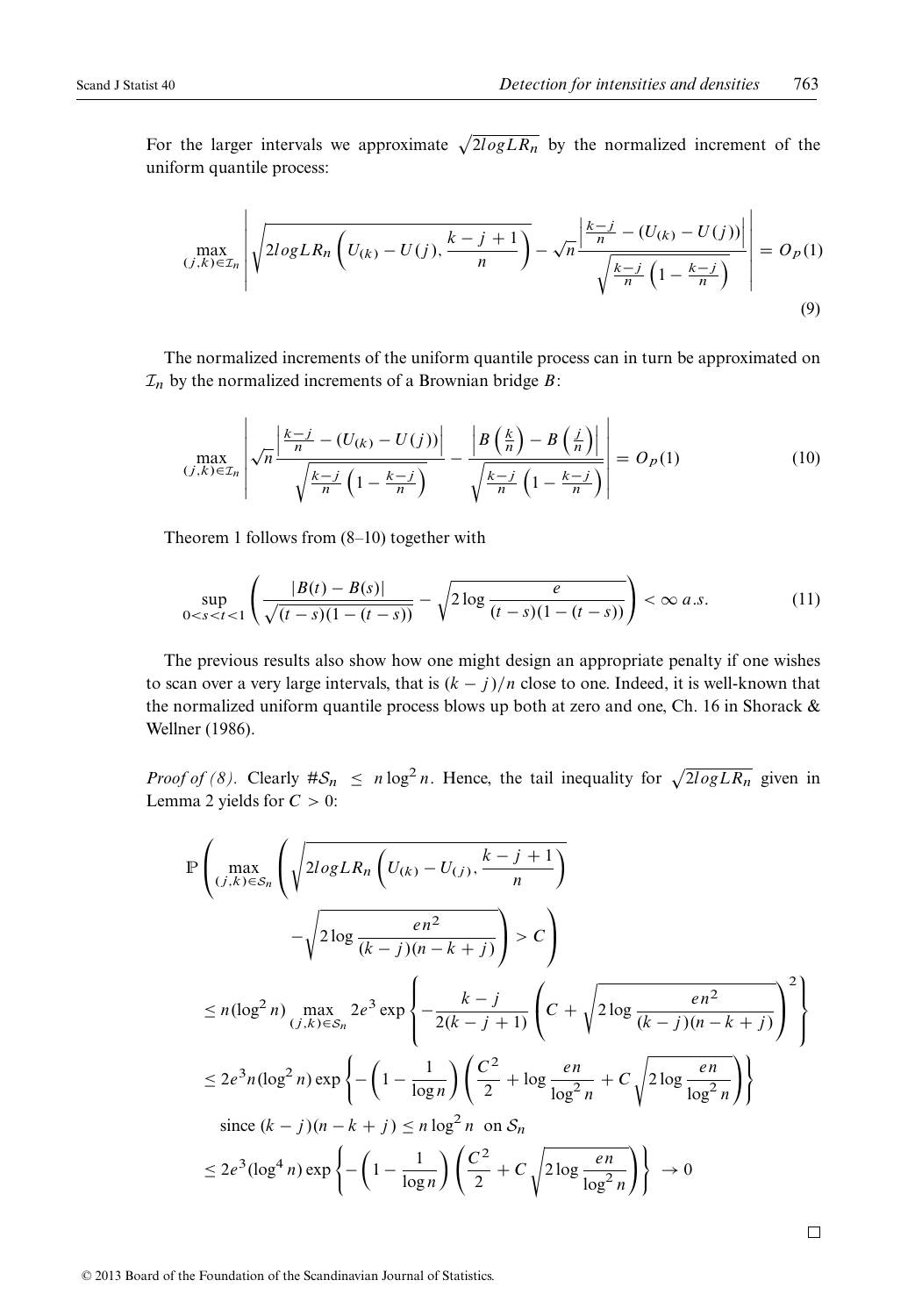*Proof of [\(9\)](#page-9-0).* By [\(6\)](#page-8-1)

$$
\sqrt{2logLR_n \left( U_{(k)} - U_{(j)}, \frac{k-j+1}{n} \right)} - \sqrt{n} \frac{\left| \frac{k-j+1}{n} - (U_{(k)} - U_{(j)}) \right|}{\sqrt{\frac{k-j}{n} \left( 1 - \frac{k-j}{n} \right)}}
$$
\n
$$
= \sqrt{n} \left| \frac{k-j+1}{n} - (U_{(k)} - U_{(j)}) \right| \sqrt{\frac{1}{\xi(1-\xi)}} - \sqrt{\frac{1}{\frac{k-j}{n} \left( 1 - \frac{k-j}{n} \right)}} \tag{12}
$$

for  $\xi$  between  $\frac{k-j+1}{n}$  and  $U_{(k)} - U_{(j)}$ . On the event

$$
\mathcal{A}_n(C) := \left\{ \left| U_{(k)} - U_{(j)} - \frac{k-j}{n} \right| \le \left( C + \sqrt{2 \log \frac{en^2}{(k-j)(n-k+j)}} \right) \right\}
$$

$$
\times \sqrt{\frac{k-j}{n^2} \left( 1 - \frac{k-j}{n} \right)} \text{ for all } (j,k) \in \mathcal{I}_n \right\}
$$

we have  $U_{(k)} - U_{(j)} - \frac{k-j}{n}$  $\leq \frac{(C + \sqrt{2 \log n})}{\sqrt{k - i}}$  $k - j$  $\frac{(k-j)}{n} \leq \frac{2}{\sqrt{\log n}} \frac{(k-j)}{n}$  eventually. Hence,

$$
\left|\frac{1}{\xi(1-\xi)} - \frac{1}{\frac{k-j}{n}\left(1-\frac{k-j}{n}\right)}\right| \le \frac{1}{\xi\frac{k-j}{n}} \left|\xi - \frac{k-j}{n}\right| + \frac{1}{(1-\xi)\left(1-\frac{k-j}{n}\right)} \left|\xi - \frac{k-j}{n}\right|
$$

$$
\le \frac{4n}{(k-j)\sqrt{\log n}} + \frac{4n}{(n-k+j)\sqrt{\log n}}
$$

$$
= \frac{4}{\frac{k-j}{n}\left(1-\frac{k-j}{n}\right)\sqrt{\log n}}.
$$

Because  $0 < b-a < b/2$  for  $a, b > 0$  implies  $|\sqrt{b} - \sqrt{a}| \le (b-a)/\sqrt{b}$ , [\(12\)](#page-9-0) is not larger than

$$
\frac{4\sqrt{n}\left|\frac{k-j+1}{n} - (U_{(k)} - U_{(j)})\right|}{\sqrt{\frac{k-j}{n}\left(1 - \frac{k-j}{n}\right)\log n}} \le \frac{4\left(C + \sqrt{2\log\frac{en^2}{(k-j)(n-k+j)}}\right)}{\sqrt{\log n}}
$$

$$
\times \frac{4}{\sqrt{n}\sqrt{\frac{k-j}{n}\left(1 - \frac{k-j}{n}\right)\log n}} \le 4\frac{C + \sqrt{2\log n}}{\sqrt{\log n}} + \frac{8}{(\log n)^{3/2}} \quad \text{for } (j,k) \in \mathcal{I}_n.
$$

Equation [\(9\)](#page-9-0) follows because  $\lim_{C \to \infty} \lim_{n \to \infty} P(\mathcal{A}_n(C)) = 1$  by [\(10\)](#page-9-0) and [\(11\)](#page-9-0), and replacing  $\frac{k-j}{n}$  with  $\frac{k-j+1}{n}$  in the numerator of the second term in [\(9\)](#page-9-0) incurs a difference bounded by  $8/\log n$  as seen previously.  $\Box$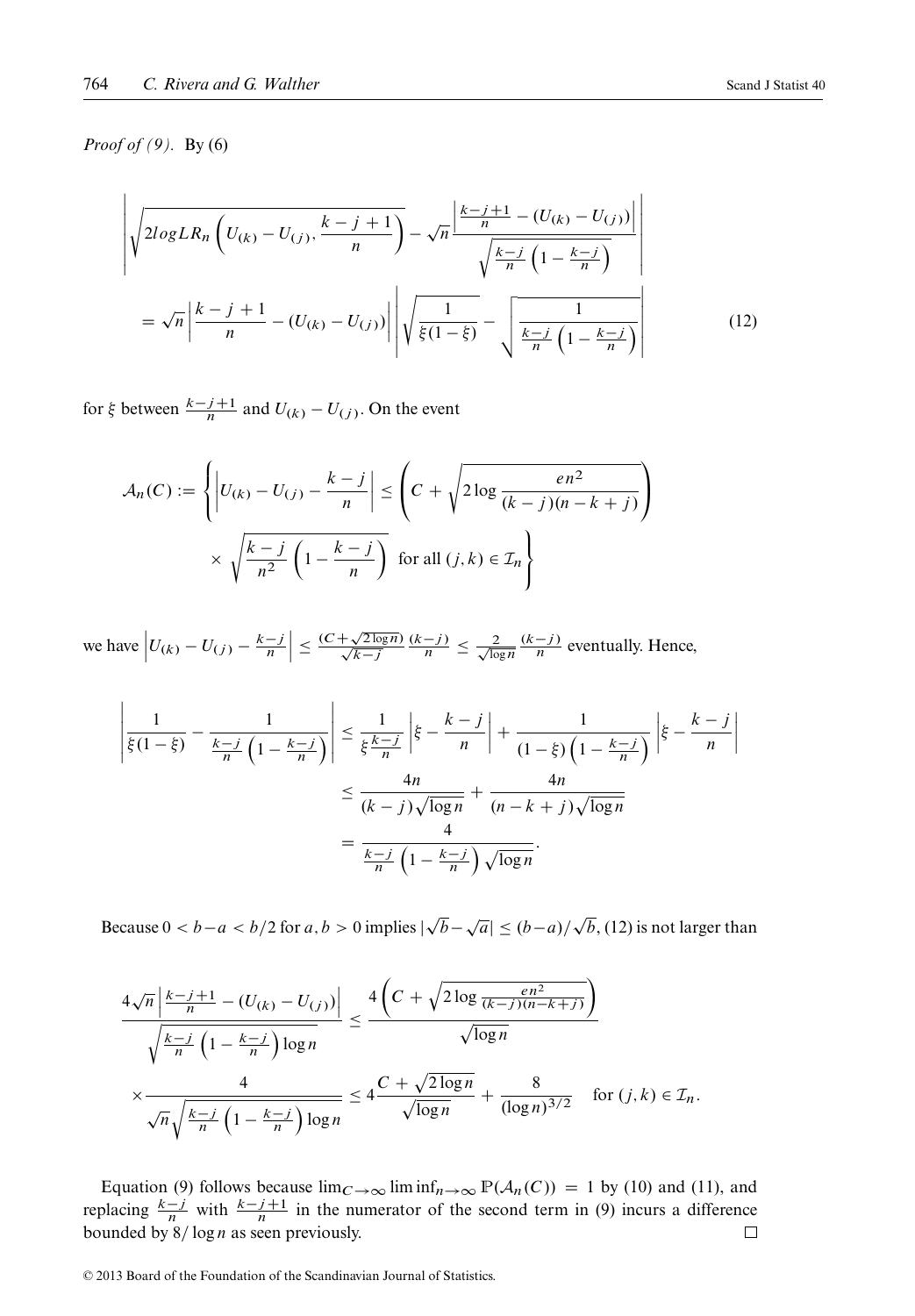*Proof of [\(10\)](#page-9-0).* By the Hungarian construction, Theorem 12.2.2 in [Shorack & Wellner \(1986\)](#page-17-13), there exists a version  $B_n$  of the Brownian bridge on [0, 1] such that

$$
\limsup_{n} \max_{(j,k)\in\mathcal{I}_n} \left| \sqrt{n} \left| \frac{k-j}{n} - (U_{(k)} - U_{(j)}) \right| - \left| B_n \left( \frac{k}{n} \right) - B_n \left( \frac{k}{n} \right) \right| \right|
$$
\n
$$
\leq \limsup_{n} \max_{(j,k)\in\mathcal{I}_n} \left( \left| \sqrt{n} \left( U_{(k)} - \frac{k}{n} \right) - B_n \left( \frac{k}{n} \right) \right| + \left| \sqrt{n} \left( U_{(j)} - \frac{j}{n} \right) - B_n \left( \frac{j}{n} \right) \right| \right)
$$
\n
$$
\leq 2M \frac{\log n}{\sqrt{n}} \quad \text{a.s. form some } M < \infty
$$

The claim follows because  $\sqrt{\frac{k-j}{n}}$  $\sqrt{1-\frac{k-j}{n}}$  $\overline{\sqrt{ }}$  $\geq \frac{\log n}{2\sqrt{n}}$  for  $(j,k) \in \mathcal{I}_n$ .  $\Box$ 

*Proof of [\(11\)](#page-9-0)*. This can be proved using Theorem 6.1 in [Dümbgen & Spokoiny \(2001\)](#page-17-7): On the set of all intervals  $\mathcal{T} := \{(s,t] : 0 < s < t < 1\}$  define the metric  $\rho$  via  $\rho^2((s,t], (s',t')) :=$  $|s - s'| + |t - t'|$ , and the stochastic process  $X((s,t]) := B(t) - B(s)$ . With  $\sigma^2((s,t]) :=$  $(t - s)(1 - t + s)$  one readily checks that  $\sigma^2 ((s, t]) \leq \sigma^2 ((s', t']) + \rho^2 ((s, t], (s', t')).$  Because  $X((s,t]) / \sigma((s,t]) \sim N(0,1)$ , the subgaussian tail condition (i) of said theorem holds. To prove the subgaussian tail condition (ii) for the variation of X, write  $B(t) = W(t) - tW(1)$  for a Brownian motion  $W$ . Then

$$
\frac{X((s,t]) - X((s',t'])}{\rho((s,t], (s',t'])} = \frac{W((s,t] \setminus (s',t']) - W((s',t'] \setminus (s,t])}{\sqrt{|s-s'| + |t-t'|}} \n- W(1) \frac{(t-s) - (t'-s')}{\sqrt{|s-s'| + |t-t'|}} \n\stackrel{d}{=} N\left(0, \frac{\text{Leb}((s,t] \Delta(s',t'])}{|s-s'| + |t-t'|} + \frac{((t-s) - (t'-s'))^2}{|s-s'| + |t-t'|}\right) \n- 2 \frac{\text{Leb}((s,t] \Delta(s',t'))((t-s) - (t'-s'))}{|s-s'| + |t-t'|}\right)
$$

The latter variance is not more than four, hence, condition (ii) holds with  $L = 1$  and  $M = 8$ . Finally, a calculation similar as in [Dümbgen & Spokoiny \(2001\)](#page-17-7) shows that  $V = 1$ . [\(11\)](#page-9-0) follows.

Checking condition (iii), that is establishing an exponential inequality for the variation of the process under consideration, is the technically most challenging aspect in applying said Theorem 6.1, for example [Dümbgen & Walther \(2008\)](#page-17-19). Here, we approached this problem via the Hungarian construction, which leads to the simpler task of establishing an exponential inequality for the variation of the increments of a Brownian bridge.  $\Box$ 

## *6.3. Proof of Proposition [2](#page-6-1)*

We use  $F_0((X_{(j)}, X_{(k)}) \stackrel{d}{=} U_{(k)} - U_{(j)}$  for  $U_1, \ldots, U_n$  i.i.d. U[0,1] and define the event

$$
\mathcal{B}_{m,n} := \left\{ \sqrt{2logLR_n \left( U_{(k)} - U_{(j)}, \frac{k-j}{n} \right)} \right\}
$$
  
 
$$
\leq \sqrt{2log \frac{en^2}{(k-j)(n-k+j)} + m \text{ for all } (j,k) \in \mathcal{I}_{app}} \right\}.
$$

We will show that for  $(j, k) \in \mathcal{I}_{app}(\ell)$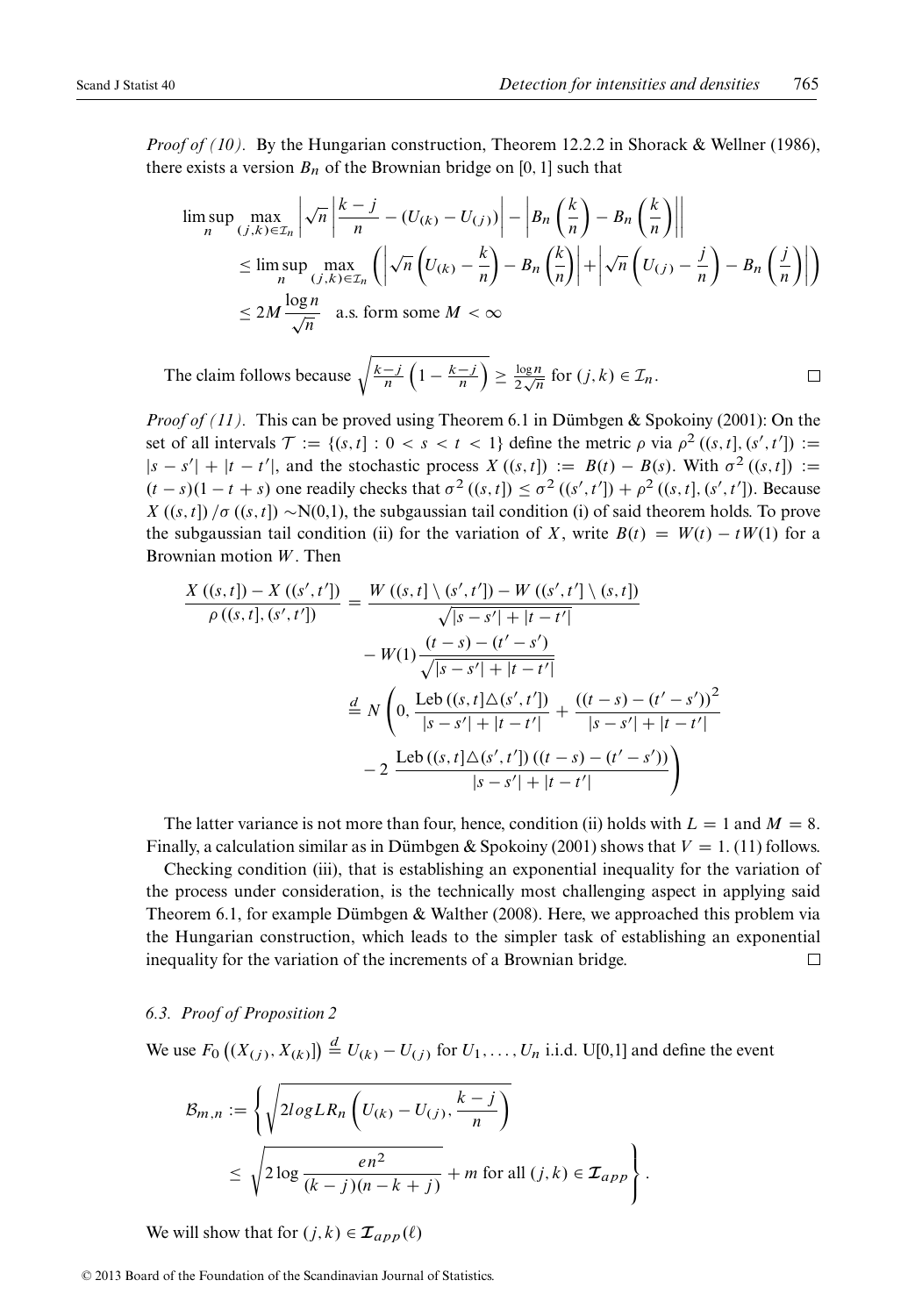;

$$
\mathbb{E}\left(LR_n\left(U_{(k)}-U_{(j)},\frac{k-j}{n}\right)1_{B_{m,n}}\right) \le 14\left(\sqrt{2\ell}+m\right) \quad \text{eventually, uniformly in}
$$
\n(13)

 $(j, k)$  and  $\ell$ . Then  $A_n^{cond} = O_p(1)$  can be shown as in the proof of Theorem 3 in Chan & Walther (2013) because  $\lim_{m\to\infty} \liminf_{n\to\infty} P(\mathcal{B}_{m,n}) = 1$  $\lim_{m\to\infty} \liminf_{n\to\infty} P(\mathcal{B}_{m,n}) = 1$  $\lim_{m\to\infty} \liminf_{n\to\infty} P(\mathcal{B}_{m,n}) = 1$  by Theorem [1,](#page-5-0) which is readily seen to hold also with  $\frac{k-j}{n}$  in place of  $\frac{k-j+1}{n}$  in the definition of  $P_n^{all}$ .

To prove [\(13\)](#page-9-0) fix  $(j,k) \in \mathcal{I}_{app}(\ell)$ . We will show in the succeeding text that on the event  $B_{m,n}$  for  $n \ge n_0(m)$ 

(a)  $u := U_{(k)} - U_{(j)}$  falls in an interval B of length at most

$$
4\sqrt{\frac{\frac{k-j}{n}\left(1-\frac{k-j}{n}\right)}{n}}\left(C\left(\frac{k-j}{n}\right)+m\right), \text{ where } C(\delta) := \sqrt{2\log\frac{1}{\delta}}
$$

and (b)  $u \geq \frac{k-j}{8n}$ .

Using the fact that  $U_{(k)} - U_{(i)} \sim \text{beta}(k - j, n + 1 - k + j)$ , we can then compute

$$
\mathbb{E}\left(LR_n\left(U_{(k)}-U_{(j)},\frac{k-j}{n}\right)1_{B_{m,n}}\right)
$$
\n
$$
=\int_B\left(\frac{k-j}{nu}\right)^{k-j}\left(\frac{1-\frac{k-j}{n}}{1-u}\right)^{n-k+j}u^{k+j-1}(1-u)^{n-k+j}
$$
\n
$$
\times \frac{n!}{(k-j-1)!(n-k+j)!}du
$$
\n
$$
\leq \frac{e}{2\pi}\int_B\frac{k-j}{nu}\sqrt{\frac{n}{\frac{k-j}{n}\left(1-\frac{k-j}{n}\right)}}du \quad \text{by Stirling's formula}
$$
\n
$$
\leq \frac{e}{2\pi}32\left(C\left(\frac{k-j}{n}\right)+m\right)
$$

by (a) and (b). [\(13\)](#page-9-0) follows because  $(j, k) \in \mathcal{I}_{app}(\ell)$  implies  $\frac{k-j}{n} > 2^{-\ell}$ .

(a) follows for  $n \ge n_0(m)$  from the inequality given in Proposition 2.1 in [Dümbgen \(1998\)](#page-17-18) together with the fact that  $k - j \ge \log n$  by the construction of  $\mathcal{I}_{app}$ . The said inequality yields in particular

$$
u \geq \frac{k-j}{n} - \sqrt{\frac{\frac{k-j}{n} \left(1 - \frac{k-j}{n}\right)}{n}} \left(C\left(\frac{k-j}{n}\right) + m\right) \geq \frac{k-j}{n} \left(1 - \frac{C\left(\frac{k-j}{n}\right) + m}{\sqrt{k-j}}\right).
$$

Thus in the case  $k - j \ge 4 \log n$ , (b) follows because  $\sqrt{k - j} \ge \frac{8}{7}$  $\overline{c}$  $\left(\frac{k-j}{n}\right)$  $\overline{ }$  $+m$  $\overline{ }$ for  $n \ge n_0(m)$ . In the case of  $k - j = b \log n$  with  $b \in [1, 4)$ , consider  $u := \frac{k-j}{8n}$ . Then a standard calculation shows that  $logLR_n$  $\left(u, \frac{k-j}{n}\right)$  $\frac{1}{\sqrt{2}}$  $\geq (\frac{9}{8} + o(1)) \log n$ , where the  $o(1)$  term is uniform in b. Thus this choice of u violates the inequality defining  $\mathcal{B}_{m,n}$  for  $n \ge n_0(m)$ . Because  $logLR_n\left(u, \frac{k-j}{n}\right)$  increases as u moves away from  $\frac{k-j}{n}$ , this implies that we must have  $u > \frac{k-j}{8n}$  for  $n \ge n_0(m)$ , completing the proof of (b).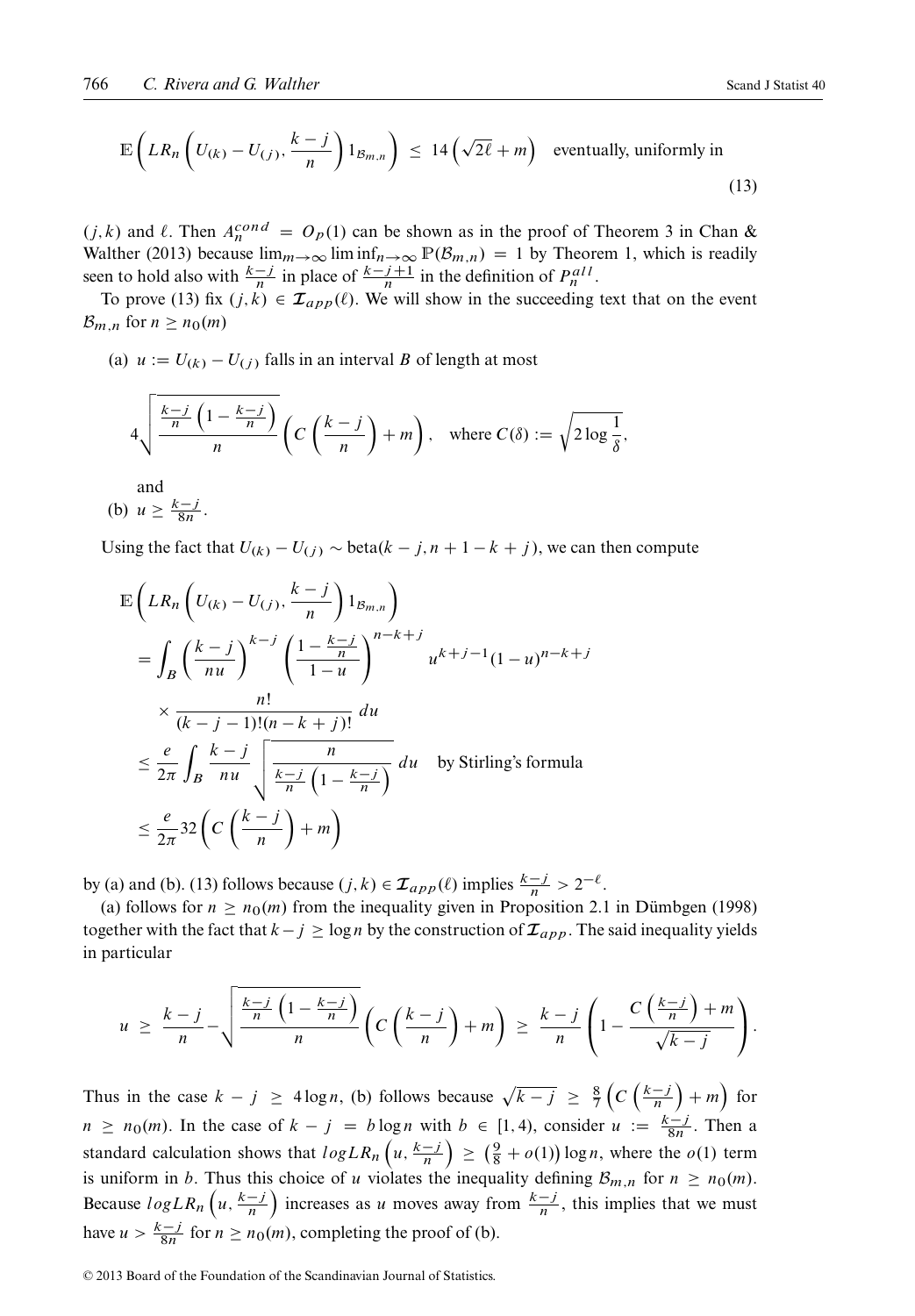## *6.4. Proof of Theorem [2](#page-6-0)*

We first prove the claim about  $P_n^0$ . Consider an alternative [\(1\)](#page--1-3) that satisfies [\(4\)](#page-6-1) and also  $F_0(I)$  >  $2^{-\ell_{max}}$ . Then  $\ell := \lfloor \log_2 1/F_0(I) \rfloor + 1 \leq \ell_{max}$ , so by [\(7\)](#page-8-1) there exists  $\tilde{I} \in \mathcal{J}_{app}^0(\ell)$  with  $F_0(I \triangle \tilde{I}) \leq \frac{F_0(I)}{3\sqrt{\ell}}$ . Set  $b_n := \epsilon_n \sqrt{2 \log \frac{e}{F_{r,I}(I)}}$ , so  $b_n \to \infty$  by assumption [\(4\)](#page-6-1). On the event  $A_n := \left\{ F_n(\tilde{I}) \geq F_{r,I}(\tilde{I}) - \sqrt{\frac{F_{r,I}(\tilde{I})b_n}{n}} \right\}$ <sup>1</sup> condition [\(4\)](#page-6-1) implies  $F_n(\tilde{I}) \ge F_0(\tilde{I})$  and hence,

$$
\sqrt{2logLR_n(F_0(\tilde{I}), F_n(\tilde{I}))} \ge \sqrt{n} \frac{F_n(\tilde{I}) - F_0(\tilde{I})}{\sqrt{F_n(\tilde{I})}} \text{ by (6)}
$$
\n
$$
\ge \sqrt{n} \frac{F_{r, I}(\tilde{I}) - F_0(\tilde{I})}{\sqrt{F_{r, I}(\tilde{I})}} - \sqrt{b_n} \text{ on } \mathcal{A}_n \text{ since } x \to \frac{x - F_0(\tilde{I})}{x} \nearrow
$$
\n
$$
\ge \sqrt{n} \frac{F_{r, I}(I) - F_0(I)}{\sqrt{F_{r, I}(I)}} \left(1 - \frac{1}{3\sqrt{\ell}}\right)^2 - \sqrt{b_n} \text{ by Lemma 1}
$$
\n
$$
\ge \left(\sqrt{2log \frac{e}{F_{r, I}(I)}} + b_n\right) \left(1 - \frac{2}{3\sqrt{\log \frac{e}{F_{r, I}(I)}}}\right) - \sqrt{b_n}
$$
\n
$$
\ge \sqrt{2log \frac{e}{3F_n(\tilde{I})}} + \frac{1}{3}b_n - 1 - \sqrt{b_n}
$$

where the last inequality holds by Lemma [1](#page-8-0) and on the event  $\mathcal{B}_n := \{F_{r,I}(\tilde{I}) \leq 2F_n(\tilde{I})\}.$ Chebyshev's inequality gives  $\mathbb{P}(\mathcal{A}_n) \geq 1 - \frac{1}{b_n}$  and  $\mathbb{P}(\mathcal{B}_n) \geq 1 - \frac{4}{nF_{r,I}(\tilde{I})} \geq 1 - \frac{3}{\log n}$ , where the last inequality follows with Lemma [1](#page-8-0) from  $F_{r,I}(I) \geq 2 \log n/n$ , which in turn is a consequence of [\(4\)](#page-6-1). Hence,  $P_n^0 \to \infty$  with probability converging to 1, uniformly in alternatives satisfying [\(4\)](#page-6-1). On the other hand, the critical value of  $P_n^0$  stays bounded by Proposition [1.](#page-4-0)

To prove the claim for  $P_n$  note that by [\(7\)](#page-8-1), we can find  $\tilde{I} \in \mathcal{J}_{app}(\ell)$  such that  $F_n(I \triangle \tilde{I}) \leq \frac{F_n(I)}{3\sqrt{\ell}}$  by taking  $\ell := \lfloor \log_2 1/F_n(I) \rfloor + 1$ . This index satisfies  $\ell \leq \ell_{max}$ : It is readily seen that [\(4\)](#page-6-1) implies  $F_{r,I}(I) \geq \frac{2 \log n + b_n \sqrt{\log n}}{n}$  for *n* large enough, hence  $\mathbb{P}\left(|F_n(I) - F_{r,I}(I)| \leq |\frac{2\log n}{n} - F_{r,I}(I)|\right)$  $\bar{\zeta}$  $\geq 1 - \frac{3}{b_n}$  by Chebyshev. This implies that with probability converging to one, we can now guarantee firstly that  $F_n(I) \geq \frac{2 \log n}{n}$ , and hence,  $\ell \leq \ell_{max}$ , secondly,  $F_n(I) \leq 2F_{r,I}(I)$ , hence,  $F_n(I \Delta \tilde{I}) \leq \frac{F_{r,I}(I)}{\sqrt{\ell}}$ . Note that  $\tilde{I}$  is a random interval because  $\mathcal{J}_{app}$  is constructed w.r.t.  $F_n$ . Hence, the previous proof for fixed  $\tilde{I}$  does not go through any more, but the claim can be established as in the proof for  $A_n^{cond}$  in the succeeding text. There we consider  $\tilde{I} \subset I$ , which can be enforced previously because still guaranteeing  $\ell \leq \ell_{max}$ . Alternatively, [\(15\)](#page-9-0) can be readily extended to cover the case  $\tilde{I} \not\subset I$ . The approximating set  $\mathcal{I}_{app}$  used for  $A_n^{cond}$  differs from  $\mathcal{J}_{app}$  used for  $P_n$  in the spacing parameter  $d_\ell$ , but that is not relevant for the part of the proof in the succeeding text that establishes  $\frac{1}{2logLR_n(F_0(\tilde{I}), F_n(\tilde{I}))} \geq \sqrt{2log\frac{e}{F_{r,I}(I)}} + B_n.$ 

To prove the claim for  $A_n^{cond}$ , we consider the collection of all intervals in the approximating set whose endpoints are close to those of  $I$ :

$$
\mathcal{A}(I) := \{ \tilde{I} \in \mathcal{I}_{app}(\ell) : \tilde{I} \subset I \text{ and } F_n(\tilde{I}) \ge F_n(I)(1 - \eta_n/2) \}
$$

where  $\eta_n := \min\left(1, \frac{b_n}{2\sqrt{\log e/F_n(I)}}\right)$  and  $\ell := \lfloor \log_2 \frac{1}{F_n(I)(1-\eta_n/4)} \rfloor + 1$ . Hence,  $m_\ell$  $nF_n(I)(1 - \eta_n/4) \leq 2m_\ell$ . As mentioned previously one can show that  $\ell \in \{2,\ldots,\ell_{max}\}$  with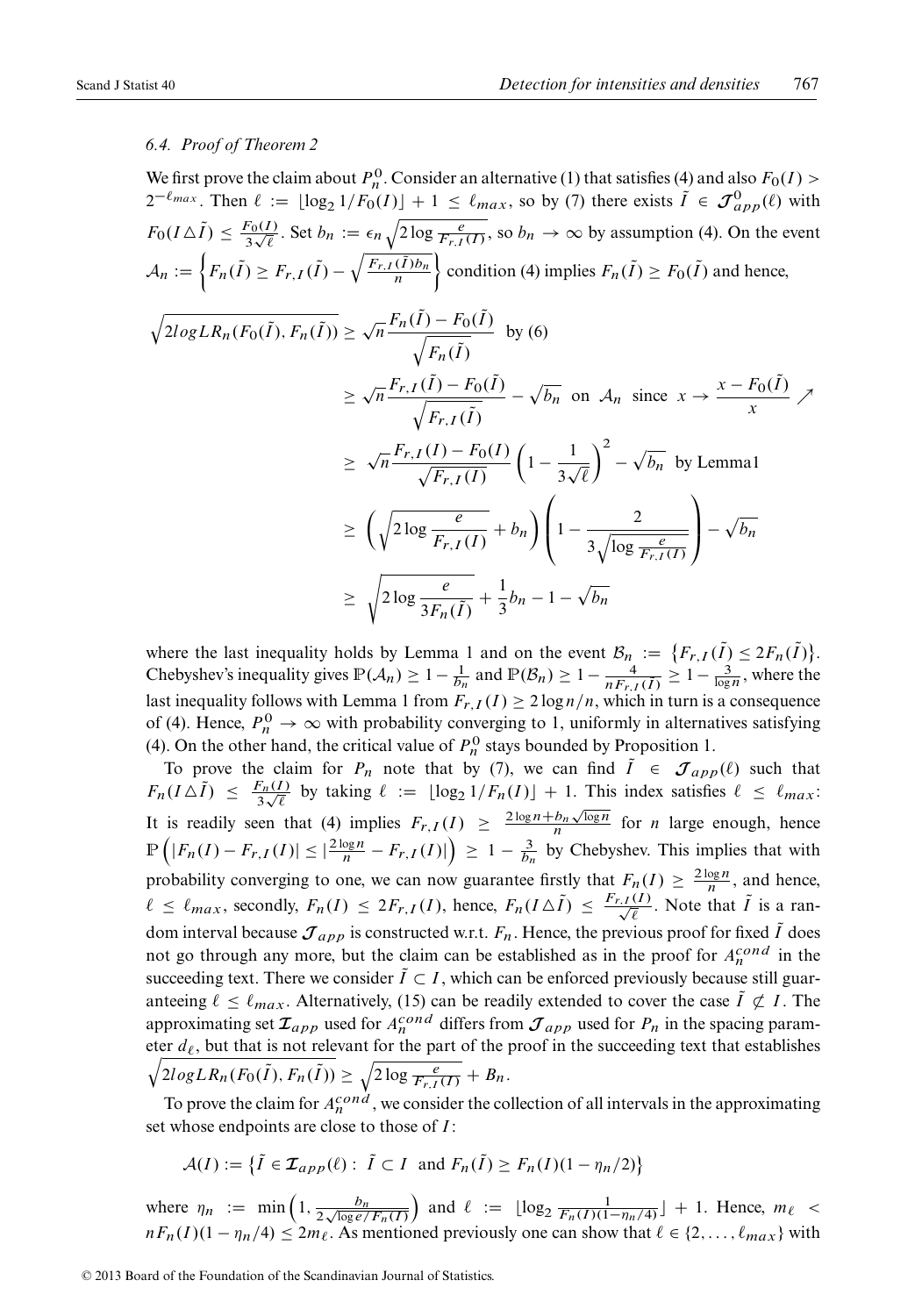probability converging to one. As in Lemma 2 of [Chan & Walther \(2013\)](#page-17-6) one finds

$$
\frac{\#A(I)}{\# \mathcal{I}_{app}} \ge C \frac{\eta_n^2 F_n(I)}{\left(\log_2 e / F_n(I)\right)^{8/5}}\tag{14}
$$

Standard considerations using Lemma [1](#page-8-0) and [\(15\)](#page-9-0) show that the event °  $\inf_{\tilde{I} \in \mathcal{A}(I)} 1 \big( F_n(\tilde{I}) > F_0(\tilde{I}) \big) = 1$ ا<br>ح has probability converging to one, hence, on this event

$$
\inf_{\tilde{I} \in \mathcal{A}(I)} \sqrt{2\log LR_n \left( F_0(\tilde{I}), F_n(\tilde{I}) \right)} \geq \inf_{\tilde{I} \in \mathcal{A}(I)} \sqrt{n} \frac{F_n(\tilde{I}) - F_0(\tilde{I})}{\sqrt{F_0(\tilde{I}) \vee F_n(\tilde{I})}} \text{ by (6)}
$$
\n
$$
\geq \inf_{\tilde{I} \in \mathcal{A}(I)} \sqrt{n} \frac{F_{r,I}(\tilde{I}) - F_0(\tilde{I})}{\sqrt{F_{r,I}(\tilde{I}) \vee F_n(\tilde{I})}} - \sup_{\tilde{I} \in \mathcal{A}(I)} \sqrt{n} \frac{F_n(\tilde{I}) - F_{r,I}(\tilde{I})}{\sqrt{F_{r,I}(\tilde{I}) \vee F_n(\tilde{I})}} \geq \left( \inf_{\tilde{I} \in \mathcal{A}(I)} \sqrt{n} \frac{F_{r,I}(\tilde{I}) - F_0(\tilde{I})}{\sqrt{F_{r,I}(\tilde{I})}} \right) \left( 1 - O_p \left( \frac{1}{\sqrt{\log n}} \right) \right) - O_p(1) \text{ by (15)}
$$
\n
$$
\geq \sqrt{n} \frac{F_{r,I}(I) - F_0(I)}{\sqrt{F_{r,I}(\tilde{I})}} \left( 1 - \eta_n/2 \right) \left( 1 - O_p \left( \frac{1}{\sqrt{\log n}} \right) \right) - O_p(1)
$$
\n
$$
\geq \sqrt{2 \log \frac{e}{F_{r,I}(I)(1 - F_{r,I}(I))}} + B_n \text{ where } B_n := b_n/9 + O_p(1)
$$

and where the second to last inequality follows from Lemma [1](#page-8-0) because

$$
1 - \frac{F_{r,I}(I \triangle \tilde{I})}{F_{r,I}(I)} = \frac{F_{r,I}(\tilde{I})}{F_{r,I}(I)} = \frac{F_n(\tilde{I})}{F_n(I)} \left( 1 + O_p\left(\frac{1}{\sqrt{\log n}}\right) \right) \text{ by (15)}
$$
  
 
$$
\geq (1 - \eta_n/2) \left( 1 + O_p\left(\frac{1}{\sqrt{\log n}}\right) \right)^2 \text{ by the definition of } \mathcal{A}(I).
$$

Hence,  $\inf_{\tilde{I}\in \mathcal{A}(I)} LR_n(F_0(\tilde{I}), F_n(\tilde{I})) \ge \frac{1}{F_{r,I}(I)(1-F_{r,I}(I))} \exp\left\{B_n\right\}$  $\left(B_n/2+\sqrt{2\log{\frac{e}{F_{r,I}(I)}}}\right)$  $\stackrel{P}{\rightarrow} \infty$  as in the proof of Theorem 3 in [Chan & Walther \(2013\)](#page-17-6), using [\(15\)](#page-9-0).

and so  $A_n^{cond}$ Because the critical value of  $A_n^{cond}$  stays bounded by Proposition [2,](#page-6-1) the claim follows.

It remains to show

$$
\sup_{\tilde{I} \in \mathcal{A}(I)} \left| 1 - \frac{F_{r,I}(\tilde{I})}{F_n(\tilde{I})} \right| = O_p\left(\frac{1}{\sqrt{\log n}}\right)
$$
\n(15)

Denote by  $X_{(a)}$  the smallest and by  $X_{(b)}$  the largest observation in I. Writing  $d := b - a$ and  $U_i = F_{r,I}(X_i)$ :

$$
\sup_{\tilde{I} \in \mathcal{A}(I)} \sqrt{n} \frac{|F_n(\tilde{I}) - F_{r, I}(\tilde{I})|}{\sqrt{F_n(\tilde{I})}} \le 2 \max_{j=a,...,a+d} \sqrt{n} \frac{|U_{(j)} - U_{(a)} - \frac{j-a}{n}|}{\sqrt{\frac{d}{2n}}} = O_p(1)
$$

by well known facts. Together with  $F_n(\tilde{I}) \ge \frac{\log n}{n}$  for  $\tilde{I} \in \mathcal{I}_{app}$ , this implies [\(15\)](#page-9-0).

#### **Acknowledgement**

Work supported by NSF grant DMS-1007722 and NIH grant AI09851901.